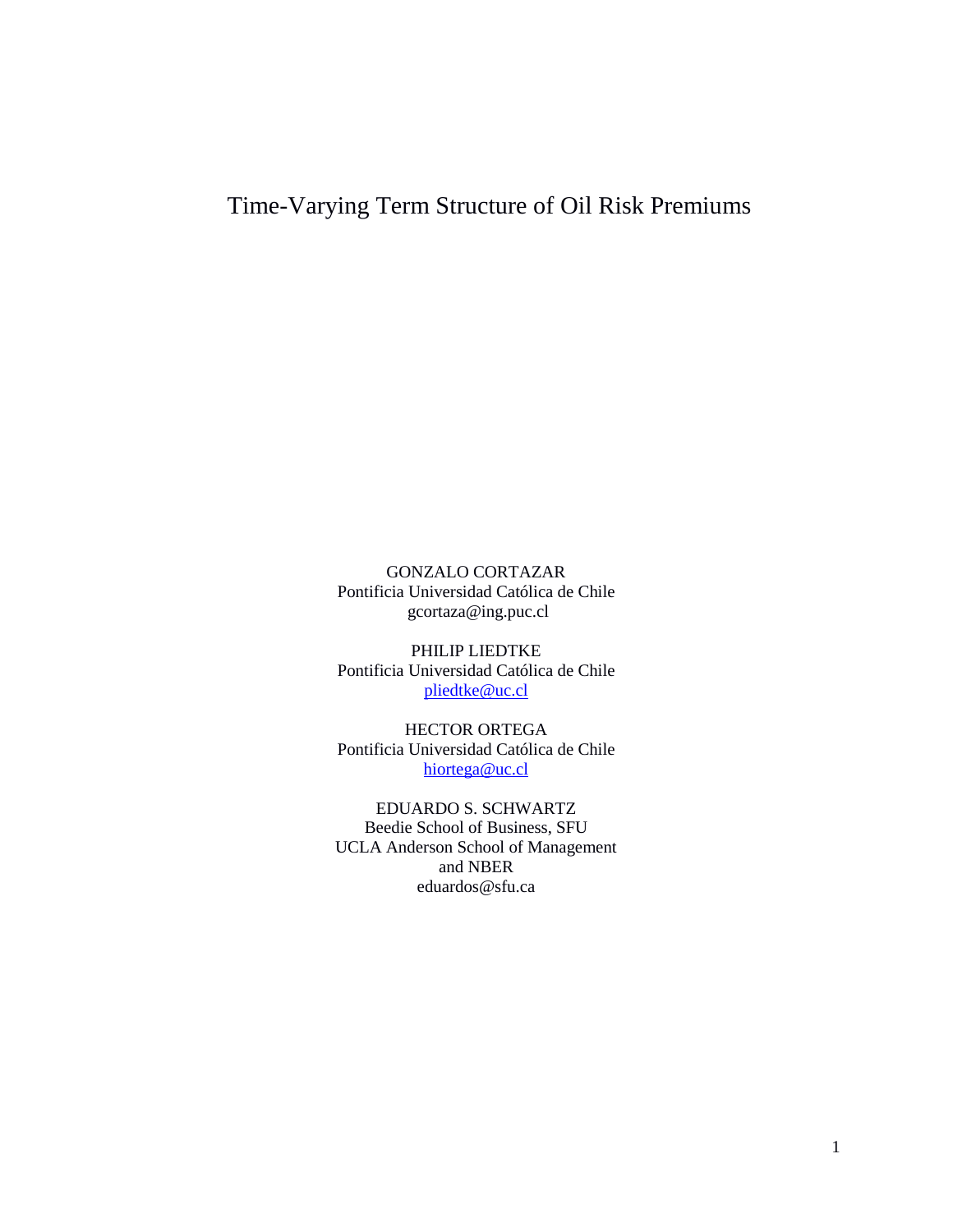# Time-Varying Term Structure of Oil Risk Premiums

# **Abstract**

This paper proposes to extract time-varying commodity risk premiums from multi-factor models using futures prices and analyst´s forecasts of future prices. The model is calibrated for oil using a 3-factor stochastic commodity-pricing model with an affine risk-premium specification. WTI futures price data is from NYMEX and analyst´s forecasts from Bloomberg and the U.S Energy Information Administration. Weekly estimations for short, medium and long-term risk premiums between 2010 and 2017 are obtained. Results from the model calibration show that risk premiums are clearly stochastic, that short-term risk premiums tend to be higher than long-term ones and that risk premium volatility is much higher for short maturities. An empirical analysis is performed to explore the macroeconomic and oil market variables that may explain the stochastic behavior oil risk-premiums.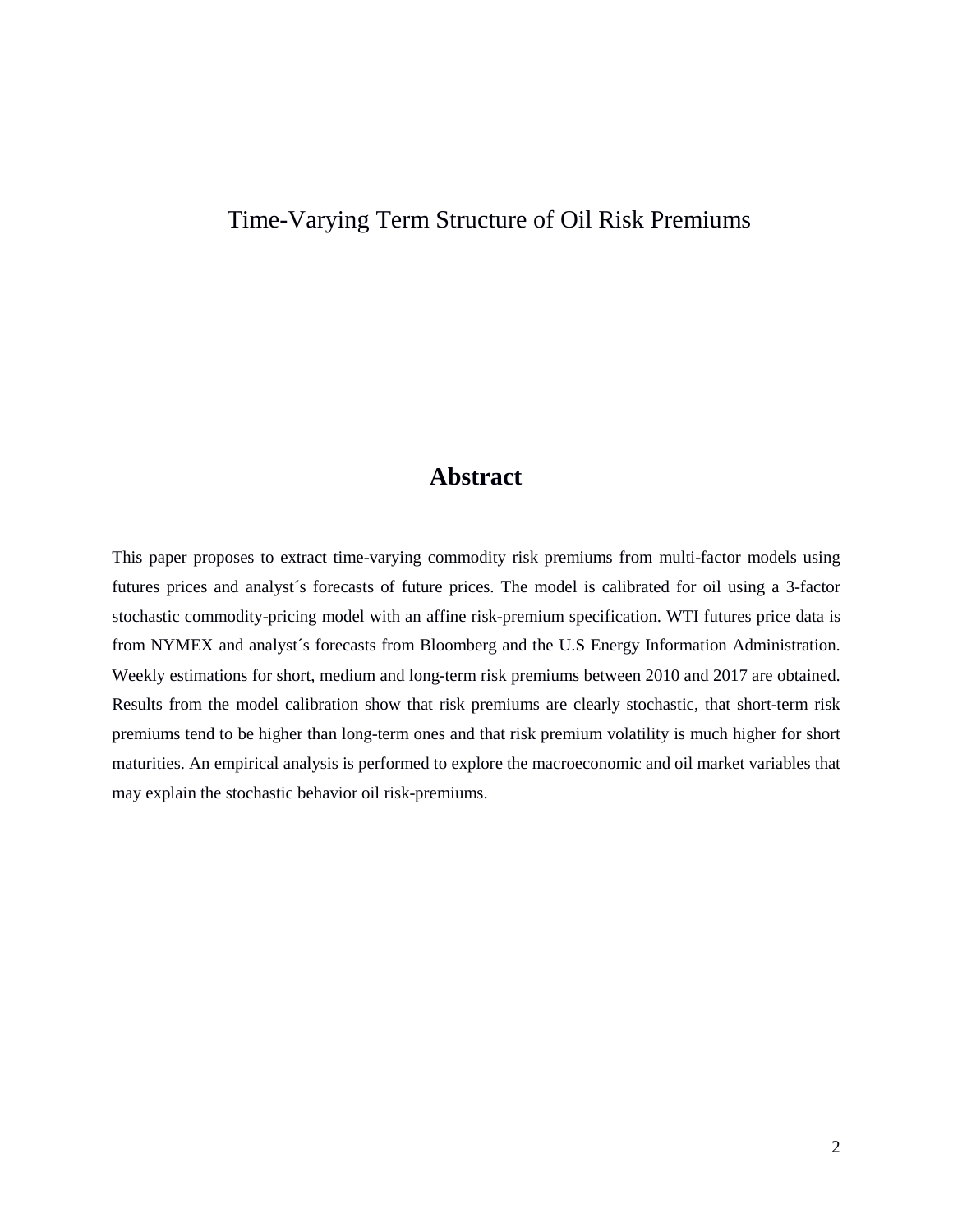#### 1. Introduction

Even though commodity risk premium is an important topic in financial economics, there is no consensus on its magnitude, behavior and appropriate estimation procedure (Baumeister and Kilian, 2016; Bianchi and Piana, 2017; de Roon, Nijman, and Veld, 2000; Melolinna, 2011; Palazzo and Nobili, 2010). Moreover, the recent *financialization* of commodity markets has increased its relevance for investors and strengthened arguments on its time-varying behavior (Hamilton and Wu, 2014; Baker and Routledge, 2017; Ready, 2016).

Understanding the stochastic behavior of commodity risk premiums is important for several reasons. First, it provides valuable information on investment returns for agents who treat commodities as an asset class. Second, it helps to relate risk-adjusted expected prices, which are readily available in futures markets, with those of true expected prices, which are required for NPV calculations or risk management purposes. Third, it may shed light on some public policy implications by uncovering their macroeconomic determinants.

This paper provides a procedure for estimating the stochastic process of the term structure of commodity risk premiums by calibrating a multifactor model using analysts´ forecasts of future spot prices and futures contracts oil price data. Once time-varying oil risk premiums are obtained, an empirical analysis is performed to explore the main macroeconomic and oil market specific variables that explain their behavior.

There have been various attempts in the literature to estimate commodity risk premiums. Many practitioners and researchers use futures prices as proxies for market expectations (see Baumeister and Kilian (2016), Bianchi and Piana (2016)), implicitly assuming risk premiums are zero. But Keynes (1930) and Hicks (1939) had proposed in their theory of normal backwardation, that if producers and other market participants wanted to hedge their risk by selling future contracts, buyers should get a compensation in the form of a risk premium for taking on that risk. Furthermore, there is already evidence on its time-varying nature (de Roon, Nijman, and Veld, 2000; Sadorsky, 2002; Pagano and Pisani, 2009; Achraya, Lochstoer, and Ramadorai, 2013; Etula, 2013; Hamilton and Wu, 2014; Singleton, 2014). In addition, in recent years there has been some discussion on the impact of the post 2005 growth of commodity index fund traders on risk premiums (Hamilton and Wu, 2014; Singleton, 2014; Hong and Yogo, 2012; Stoll and Whaley, 2010; Irwin and Sanders, 2011; Ready, 2016).

Regardless of its increasing importance, there is no current consensus on how to estimate risk premiums and their stochastic behavior. In the last few years, different methods have been developed to extract risk premiums, or equivalently to calculate expected spot prices, from the available data. Even though most of the literature addresses how to get the market's expected interest rates (e.g. Diebold and Li, 2006; Altavilla, Giacomini, and Costantini, 2014; Chun, 2011), some efforts have been oriented to commodities.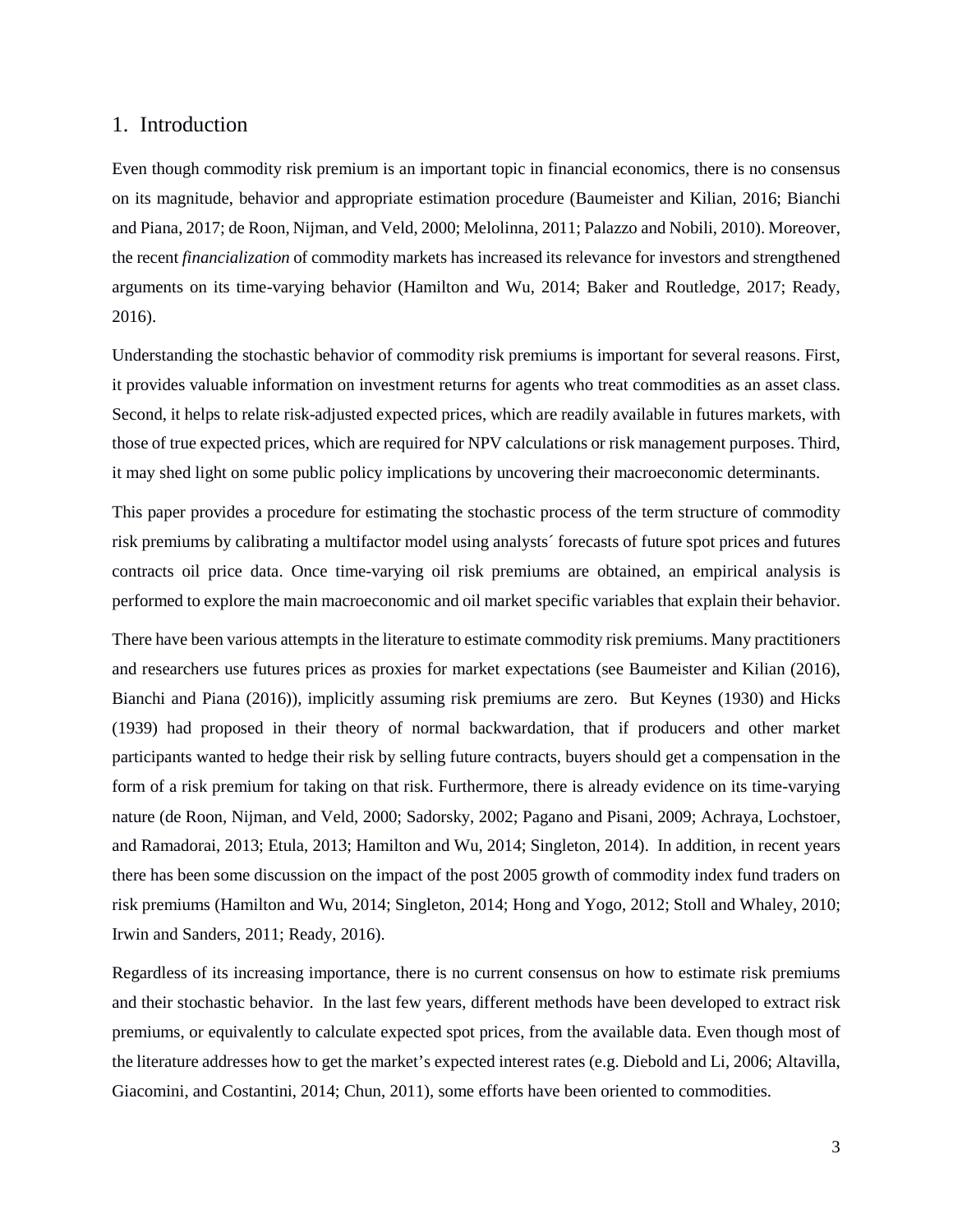In what follows we present one way of characterizing existing methods for estimating risk premiums in commodity markets by classifying them into three approaches: Econometric, Economic, and Market.

In what we call the *econometric* approach we include Gorton, Hayashi, and Rouwenhorst (2013), Hong and Yogo (2012), Pagano and Pisani (2009) and Baumeister and Kilian (2016) among others. This approach regresses realized spot commodity prices, or a function of them, on different lagged market variables to infer the expected market's spot price. Then the resulting risk premium is obtained by comparing this expected spot price with the futures price for the same maturity. Baumeister and Kilian (2016) extract expected spot prices from the historical payoffs of future contracts. They first calculate the payoff from different futures contracts as the difference between the futures price for a given maturity and the realized spot price at that date. Then, regressing the above payoffs on different set of variables, expected prices are obtained. Their results show that none of the sets of regressors used is capable of getting a lower MSPE than the Hamilton and Wu (2014) model detailed below when performing an out-of-sample analysis. However, given that realized future spot prices and current futures prices with same maturity are compared, the required data-sample gets bigger as longer-term risk premium are estimated.

In what we call the *economic* approach we include Hamilton and Wu (2014), Bianchi and Piana (2016), and Cortazar, Kovacevic, and Schwartz (2015). These models use no-arbitrage or rational expectation models to infer expected spot prices from past and current market variables, typically futures and spot prices. For example, Hamilton and Wu (2014), following the normal backwardation theory of Keynes (1930), present a model in which hedgers sell futures contracts to hedge their risk and speculators and investors buy those futures contracts in order to maximize their utility function caring about the expected value and the variance of their future income. They find a change in behavior of commodity risk premiums before and after 2005 due to the *financialization* of commodity markets.

Bianchi and Piana (2016) argue against using realized risk premiums as they do not represent the ex-ante premiums if the spot prices are biased from their expectations. To directly capture the ex-ante risk premiums they create a model with adaptive learning to calculate expected spot prices for every date in the sample using only the past spot prices and the aggregate demand as input. Their model is based on the belief that investors learn from their mistakes predicting spot prices and their next predictions are therefore going to be influenced by their past prediction errors. They analyze the behavior of oil, copper, silver and corn, showing strong evidence on risk premia being time-varying.

Cortazar, Kovacevic, and Schwartz (2015) follows the extensive literature on no-arbitrage commodity pricing models that uses multifactor models to explain the time-series and cross section of futures prices (Gibson and Schwartz, 1990; Heston, 1993; Schwartz, 1997; Duffie, Pan, and Singleton, 2000; Schwartz and Smith, 2000; Cortazar and Schwartz, 2003; Casassus and Collin-Dufresne, 2005; Cortazar and Naranjo,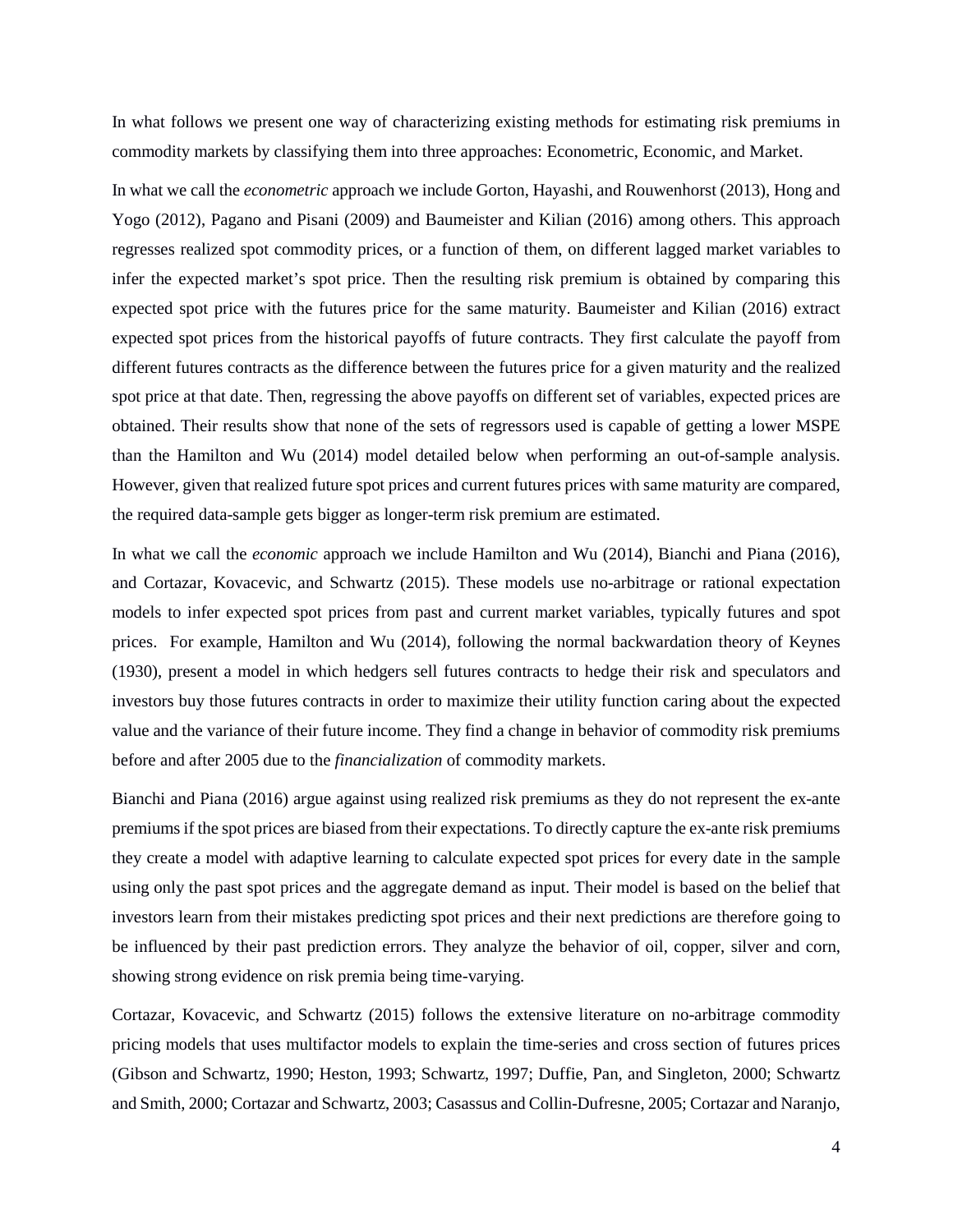2006; Trolle and Schwartz, 2009; Cortazar and Eterovic, 2010; Bhar andLee, 2011; Chiang, Hughen, and Sagi, 2015). They argue that these models, being successful in fitting futures prices, provide very poor risk premium estimates. Therefore, they propose using an asset-pricing model instead of restricting some of their parameters. Asset-pricing models have been extensively applied to estimate commodity risk premiums, diverging on their approach and application, including the definition and number of risk factors, obtaining mixed results (Dusak, 1973; Bodie and Rosansky, 1980; Carter et al., 1983; Chang et al., 1990; Bessembinder and Chan, 1992; Bjorson and Carter, 1997; Erb and Harvey, 2006; Hong and Yogo, 2012; Dhume, 2010).

In what we call the *market* approach we include a recent paper by Cortazar, Millard, Ortega, and Schwartz (2018) in which they propose extracting information on expected spot prices directly from market surveys and using them, in addition to spot and futures prices, to calibrate a term structure model. Thus, risk premiums are obtained directly from the model as the difference between the expected spot price and the futures price consensus curves. Including survey forecasts in economic models, even though it had not been previously applied to commodities, had been previously used in other contexts. For example, Chun (2011) shows that using GDP, inflation and other macroeconomic variables' survey forecasts adds important information, not fully incorporated in market prices, to interest rates prediction models and gives them a higher accuracy. Altavilla, Giacomini, and Ragusa (2016) develop a method in which interest rate predictions become more accurate using interest rate surveys.

This paper proposes to extract time-varying risk premium observations using the *market* approach by extending Cortazar et al. (2018) to allow for a stochastic specification of risk premiums. We propose a 3 factor model based on Cortazar and Naranjo (2006) and Dai and Singleton (2000), and consider an affine risk premium specification following Duffee (2002). The model is estimated with the Kalman Filter using WTI oil analysts´ forecasts of spot prices and futures contracts price data between 2010 and 2017. Analysts´ forecasts are provided by Bloomberg and the U.S. Energy Information Administration (EIA) for up to 25 years, and oil futures price data is obtained from the New York Mercantile Exchange (NYMEX) for maturities up to 10 years. This allows us to obtain weekly estimates for short, medium and long-term oil risk premiums and to analyze the market determinants of these premiums comparing them with previous findings in the literature. This analysis requires having time-varying risk premium estimates provided by our procedure and which were not available in the previous literature.

Once the term structures for oil risk premiums between 2010 and 2017 are computed, we explore the market determinants of those premiums. Following Bhar and Lee (2011) among others, we perform several regressions on different market variables that have been previously proposed in the literature. In this way,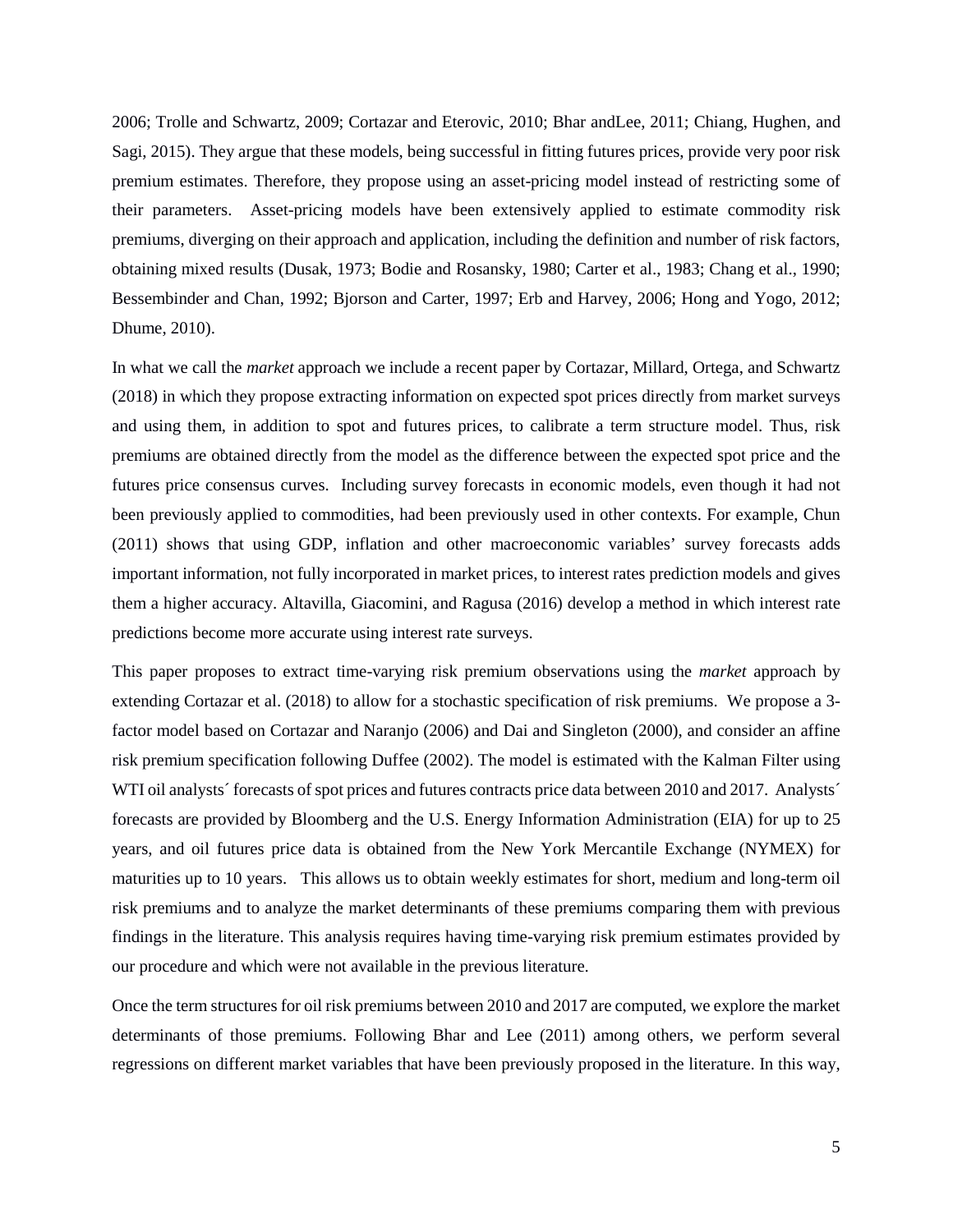we provide some light on the determinants of risk premium variations and propose an adjustment to futures prices as a new simple way to estimate market expected prices.

The remainder of this paper is organized as follows. Section 2 presents the model to estimate time-varying term structures of risk premiums. Section 3 describes the data used. Section 4 provides the risk premium results. Section 5 discusses the market determinants of risk premiums and Section 6 concludes.

#### 2. The Model to Estimate Risk Premiums

#### 2.1 Model Definition

We present an N-factor term structure model which is a non-stationary version of the canonical  $A_0(N)$  Dai and Singleton (2000) model with stochastic risk premiums as in Duffee (2002). We propose calibrating this model using both futures prices and analyst´s forecasts to obtain a time-varying term structure of risk premiums<sup>[1](#page-5-0)</sup>.

Let  $S_t$  be the spot price of the commodity at time t, then assume that:

<span id="page-5-1"></span>
$$
lnS_t = Y_t = h' x_t \tag{1}
$$

$$
dx_t = \left(-Ax_t + \begin{bmatrix} b_1 \\ 0 \\ \vdots \\ 0 \end{bmatrix}\right) dt + dw_t \tag{2}
$$

where h is an  $n \times 1$  vector of constants,  $x_t$  is an  $n \times 1$  vector of state variables,  $b_1$  is a scalar, A is an  $n \times n$  upper triangular matrix with its first diagonal element being zero and the other diagonal elements all different and strictly positive. Let dw<sub>t</sub> be an  $n \times 1$  vector of uncorrelated Brownian motions following

$$
dw_t dw_t' = I dt \tag{3}
$$

where I is an n×n identity matrix. Dai and Singleton (2000) show that their model has the maximum number of econometrically identifiable parameters and at the same time nests most of the models used in literature.

To specify a time-varying risk premium in our constant-volatility model we resort to Duffee (2002) who shows how to use affine risk premiums in all types of Dai and Singleton (2000) canonical models, including the ones with non-stochastic volatility. Let  $RP_t$  be the commodity risk premium and assume that:

<span id="page-5-0"></span><sup>&</sup>lt;sup>1</sup>This paper builds on Cortazar, Millard, Ortega, Schwartz (2018) which also used futures and analysts<sup>2</sup> forecasts, but assumed constant risk premiums. That paper used the Cortazar and Naranjo (2006) N-factor model. In Appendix 1 we show that our proposed model is a rotated version of the Cortazar and Naranjo (2006) model.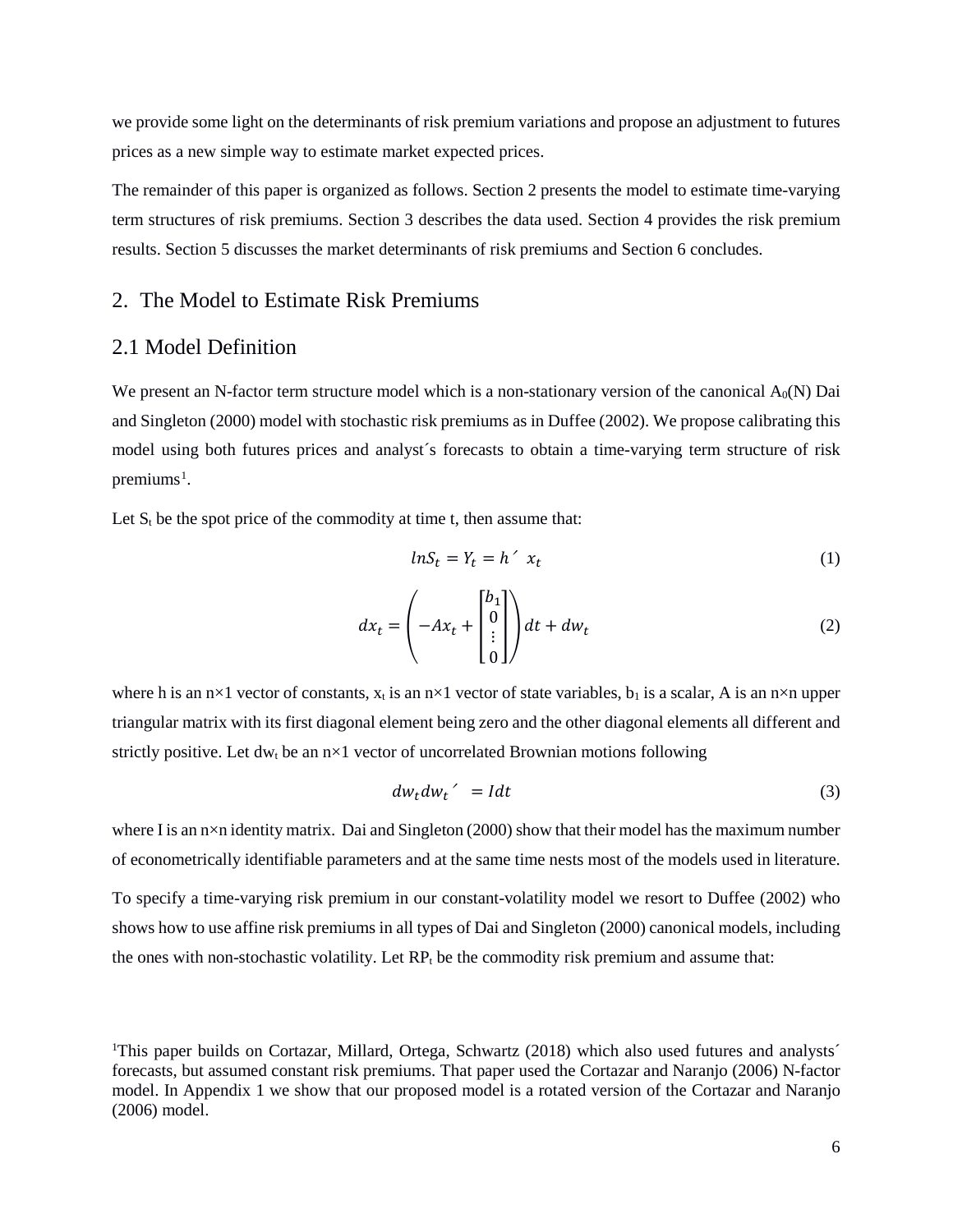$$
RP_t = \lambda + \Lambda x_t \tag{4}
$$

and the risk adjusted version of the model shown in Equations 1 and 2, is

$$
Y_t = h' \, x_t \tag{5}
$$

$$
dx_t = \left[ -(A + A)x_t + \begin{bmatrix} b_1 \\ 0 \\ \vdots \\ 0 \end{bmatrix} - \lambda \right] dt + dw^Q \tag{6}
$$

where  $\lambda$  is a n×1 vector and  $\Lambda$  is a n×n matrix which does not need to be diagonal nor triangular. No further restrictions are set for the elements<sup>[2](#page-6-0)</sup> in  $\lambda$  and  $\Lambda$ .

Notice that in our model the risk-adjusted process differs from the true one not only by a constant risk premium, λ, but also by the Λ matrix. Thus, futures prices and expected prices depend on different processes for the state variables, the former with the A+Λ matrix, while the latter only with matrix A. However, if the  $\Lambda$  matrix were set to zero, risk premiums would be a constant and not time-varying.

It is well known (Cox, Ingersoll, and Ross, 1981) that futures prices are the expected value of the spot price, St, under the risk-adjusted probability measure, *Q*. Given that the risk-adjusted spot price follows a lognormal distribution, futures prices are given by:

$$
F_t(T) = E_t^Q(S_T) = e^{E_t^Q(Y_T) + \frac{1}{2}Var^Q(Y_T)}
$$
\n(7)

where the risk-adjusted expected price and variance of  $Y_T$  can be obtained by replacing Equation 1 into 7:

$$
F_t(T) = E_t^Q(S_T) = e^{h' E_t^Q(x_T) + \frac{1}{2}h' Cov^Q(x_T)h}
$$
\n(8)

with $3$ 

$$
E_t^Q(x_T) = e^{-(A+A)(T-t)}x_t + \left(\int_0^{T-t} e^{-(A+A)\tau} d\tau\right)(b-\lambda)
$$
\n(9)

$$
Cov_t^Q(x_T) = \int_0^{T-t} e^{-(A+A)\tau} \left( e^{-(A+A)\tau} \right)' d\tau \tag{10}
$$

Analogous to Equations 7, 8, 9 and 10, expected price should satisfy the following equations:

<span id="page-6-3"></span><span id="page-6-2"></span>
$$
E_t(S_T) = e^{E_t(Y_T) + \frac{1}{2}Var(Y_T)}
$$
\n(11)

<span id="page-6-0"></span><sup>&</sup>lt;sup>2</sup>An equivalent model definition is also used by Casassus and Collin-Dufresne (2005), Dai and Singleton (2002), Duarte (2004), Kim and Orphanides (2012), Palazzo and Nobili (2010) among others, however none of them use observations on analysts' forecasts as expected prices as we propose, having difficulties estimating significant risk premiums.

<span id="page-6-1"></span><sup>&</sup>lt;sup>3</sup>See Appendix 2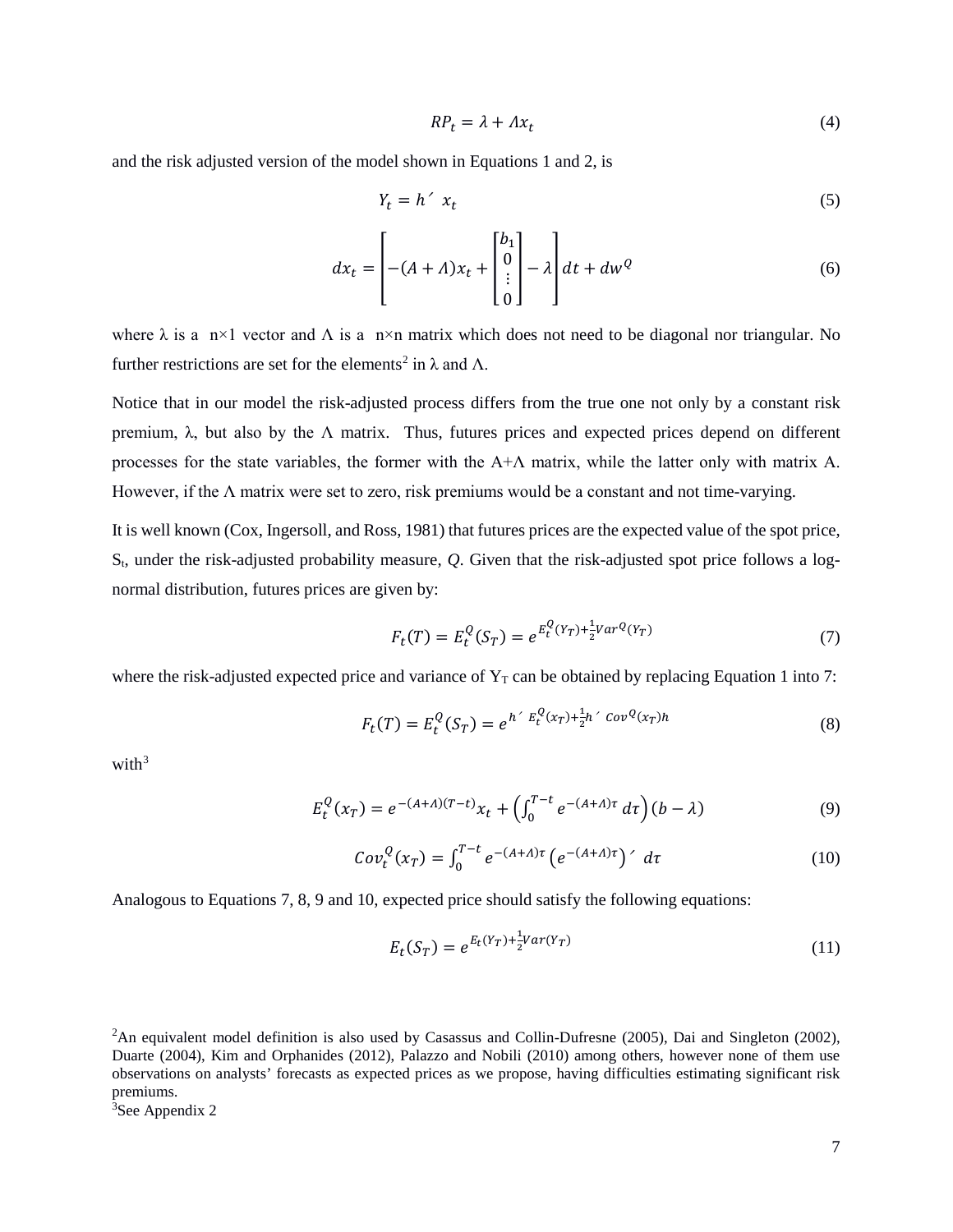<span id="page-7-0"></span>
$$
E_t(S_T) = e^{h' E_t(x_T) + \frac{1}{2}h' Cov(x_T)h}
$$
\n
$$
(12)
$$

$$
E_t(x_T) = e^{-A(T-t)}x_t + \left(\int_0^{T-t} e^{-A\tau} d\tau\right) b \tag{13}
$$

<span id="page-7-1"></span>
$$
Cov_t(x_T) = \int_0^{T-t} e^{-A\tau} \left(e^{-A\tau}\right)' d\tau \tag{14}
$$

It can be shown<sup>[4](#page-7-2)</sup> that Equations [9](#page-6-2) an[d 10](#page-6-3) have a closed form solution if matrix  $A+A$  is diagonal. The same occurs for Equations [13](#page-7-0) and [14,](#page-7-1) now considering matrix A. In a more general case, as in our model, futures prices and expected prices have to be obtained numerically<sup>[5](#page-7-3)</sup>.

Risk premiums may be defined as the return of the expected spot price over the future price. Let,  $\pi_t(T - t)$ be the instantaneous risk premium at time t for T-t years ahead:

$$
\pi_t(T-t) = \frac{\ln\left(\frac{E_t(S_T)}{F_t(T)}\right)}{T-t} \tag{15}
$$

Then, replacing the expected spot price and the future price from Equations 8 and 12 we obtain

$$
\pi_t(T-t) = \frac{h' \left( E_t(x_T) - E_t^Q(x_T) \right) + \frac{1}{2} h' \left( Cov_t(x_T) - Cov_t^Q(x_T) \right) h}{T-t}
$$
(16)

Finally, implied model volatilities for expected spots,  $\sigma_E$ , and for futures prices,  $\sigma_F$ , may be computed using the following expressions<sup>[6](#page-7-4)</sup>:

$$
\sigma_E = \sqrt{h' e^{-A(T-t)} (e^{-A(T-t)})' h} \tag{17}
$$

$$
\sigma_F = \sqrt{h' e^{-(A+A)(T-t)} (e^{-(A+A)(T-t)})' h}
$$
\n(18)

### 2.2 Model Estimation

The parameters of the model and the state variables are estimated using the Kalman Filter (Kalman, 1960), which computes the optimal value of each state variable for any given time taking all past information into account. The procedure can handle a large number of observations (in our case analysts´ forecasts and futures prices) and allow for measurement errors.

<span id="page-7-2"></span><sup>4</sup> See Appendix 2

<span id="page-7-4"></span><span id="page-7-3"></span><sup>5</sup> To solve the equations efficiently we follow Pashke and Prokopczuk (2009) who develop a way of avoiding numerical integration, using a decomposition of matrix  $A+A$  in eigenvalues and eigenvectors. See Appendix 3. <sup>6</sup>See Appendix 4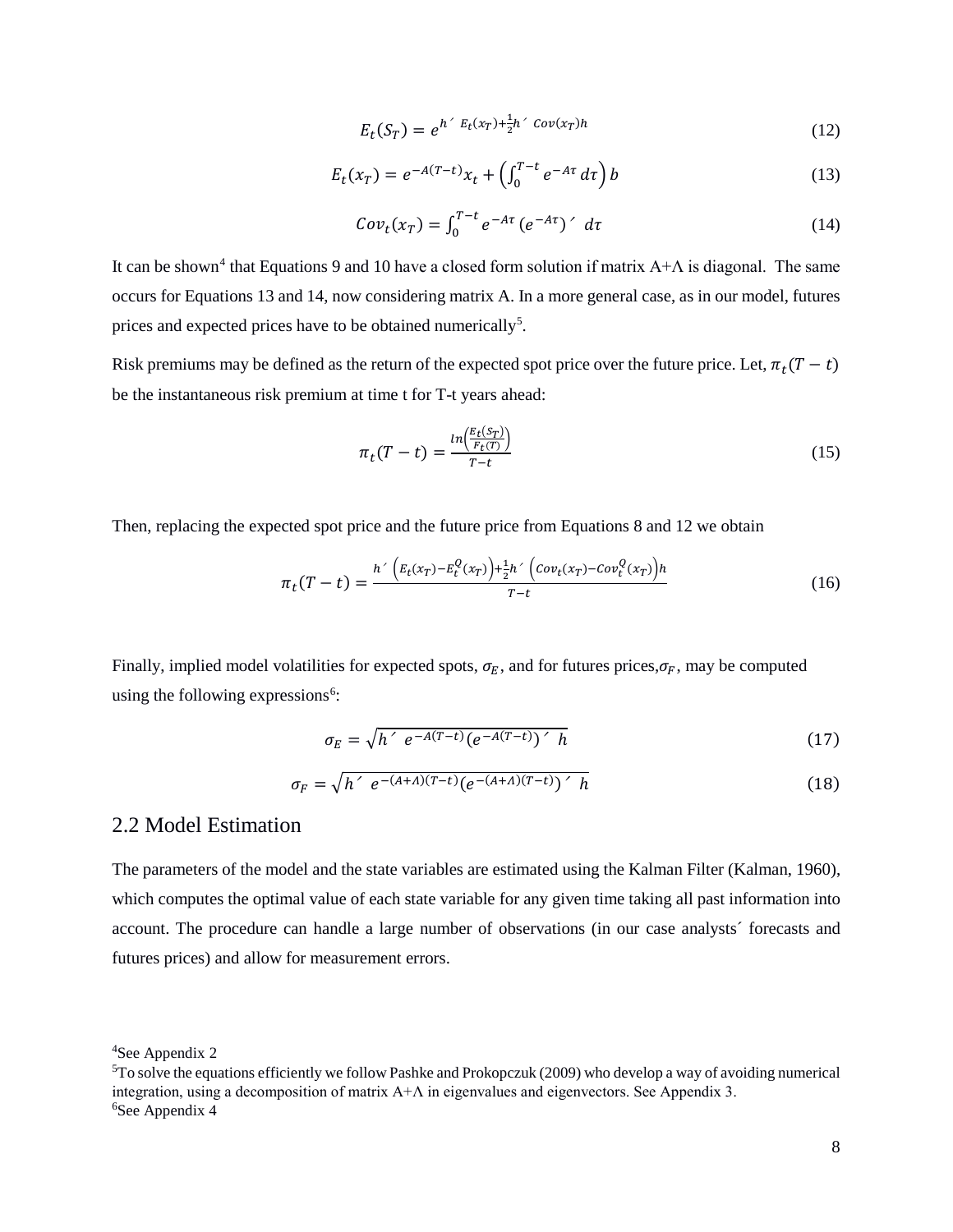At any given time-iteration (date), a variable number of observations is available, so we use the incomplete data panel specification of the Kalman filter previously used for Futures (Cortazar and Naranjo, 2006), Bonds (Cortazar, Schwartz, Naranjo, 2007) and Analysts´ forecasts (Cortazar et al., 2018):

$$
z_t = Hx_t + d + v_t \qquad v_t \sim N(0, R) \tag{19}
$$

$$
x_{t+1} = \overline{A}x_t + \overline{c} + w_t \qquad w_t \sim N(0, Q) \tag{20}
$$

where  $z_t$  is an  $m_t \times 1$  vector which contains the log-prices of each futures and analysts´ forecast (in that order) observation at week t; H is an m<sub>t</sub>×n matrix; d is an m<sub>t</sub>×1 vector and  $v_t$  is an m<sub>t</sub>×1 vector of measurement errors with zero mean and covariance given by R;  $x_t$  is the  $n \times 1$  vector of the state variables from Equation 1;  $\overline{A}$  and  $\overline{c}$  are an n×n matrix and an n×1 vector, respectively, representing a discretization of the process described in Equation 2 and  $w_t$  is an n×n vector of random variables with mean zero and covariance given by the n×n matrix Q. In this specification  $m_t$  varies depending on the number of available observations changing the size of  $z_t$ , H, d,  $v_t$  and R on every iteration.

In contrast to Cortazar et al. (2018) we specify two error terms in Equation (19), with different variances to differentiate between futures prices and forecasts, since the latter include estimations from different analysts' and should be much noisier.

Thus, we define the  $m_t \times m_t$  matrix R as follows:

$$
R_{t} = \begin{bmatrix} \sigma_{f} & \cdots & 0 & 0 & \cdots & 0 \\ \vdots & \ddots & \vdots & \vdots & \ddots & \vdots \\ 0 & \cdots & \sigma_{f} & 0 & \cdots & 0 \\ 0 & \cdots & 0 & \sigma_{e} & \cdots & 0 \\ \vdots & \ddots & \vdots & \vdots & \ddots & \vdots \\ 0 & \cdots & 0 & 0 & \cdots & \sigma_{e} \end{bmatrix}
$$
(21)

To estimate the parameters of this model a maximum-likelihood approach is used.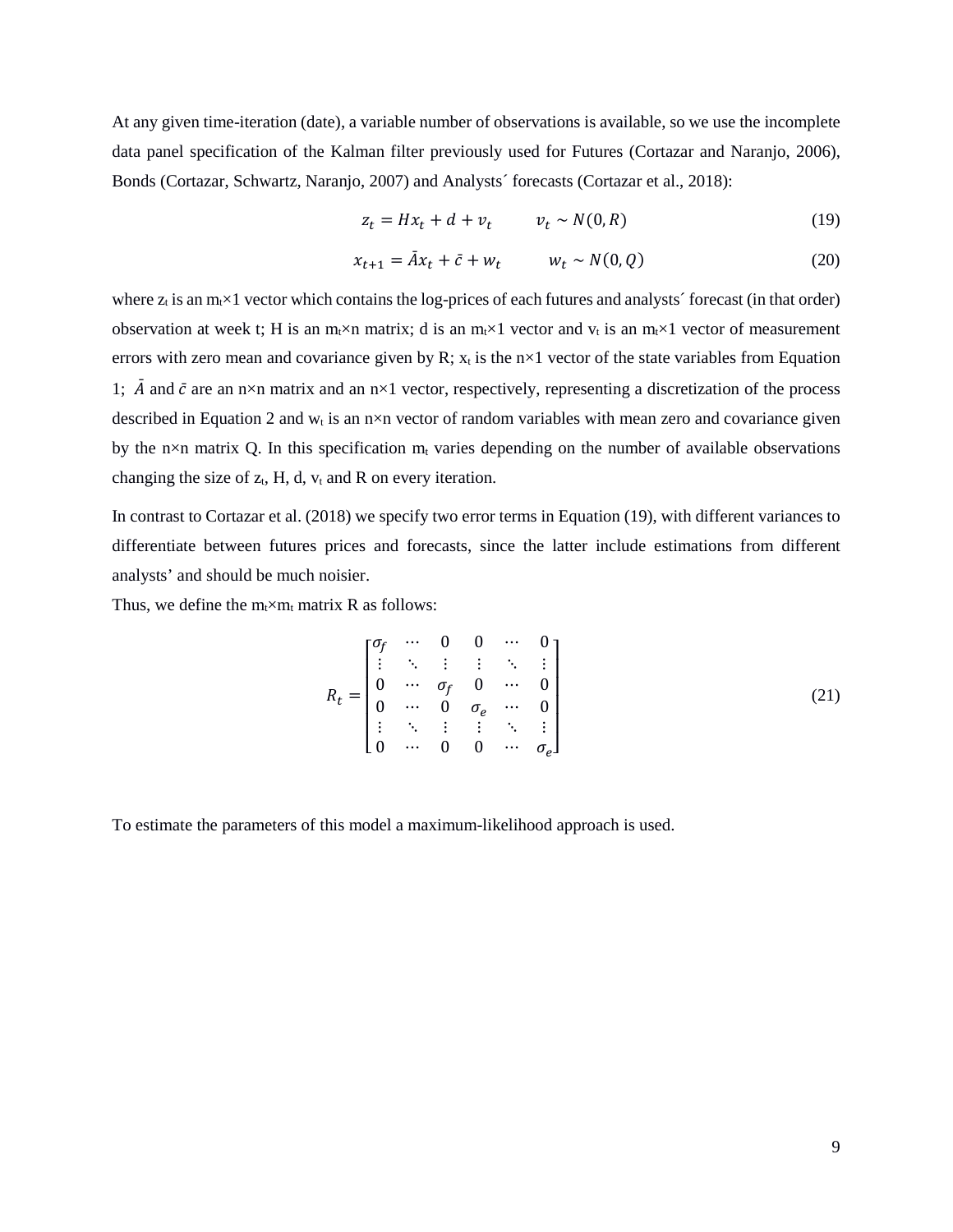### 3. Data

To be able to estimate the risk premiums, futures prices and analyst´s forecasts for different dates and maturities are required. This section describes the data used.

### 3.1 Futures Contracts

WTI crude oil futures prices are obtained from the *New York Mercantile Exchange*. We used weekly futures prices with expiration every 6 months, including the closest one to maturity. The longest traded contracts expire in approximately 9.2 years. Table 1 presents the futures price data, separated in one-year buckets.

| Maturity Bucket | Mean Price        | Price SD | Max Price          | Min Price         | Mean Maturity | Number of           |
|-----------------|-------------------|----------|--------------------|-------------------|---------------|---------------------|
| (years)         | $(\$/\text{bbl})$ |          | $(\$/\text{bbl.})$ | $(\$/\text{bbl})$ | (years)       | <i>Observations</i> |
| $0 - 1$         | 77.8762           | 22.2808  | 113.7              | 26.55             | 0.4472        | 968                 |
| $1 - 2$         | 78.2296           | 19.4252  | 112.83             | 35.36             | 1.4795        | 795                 |
| $2 - 3$         | 77.5466           | 17.5891  | 109.33             | 38.66             | 2.4947        | 821                 |
| $3-4$           | 77.2896           | 16.4093  | 107.14             | 41.34             | 3.5103        | 783                 |
| $4-5$           | 77.39             | 15.7564  | 105.8              | 43.24             | 4.4861        | 786                 |
| $5-6$           | 77.4764           | 15.4024  | 105.56             | 44.42             | 5.4722        | 809                 |
| $6 - 7$         | 78.0038           | 15.2228  | 105.88             | 45.77             | 6.5043        | 767                 |
| $7 - 8$         | 78.1963           | 15.2019  | 106.3              | 46.5              | 7.4942        | 774                 |
| $8 - 9$         | 78.2701           | 15.7178  | 106.95             | 46.99             | 8.4316        | 635                 |
| $9-10$          | 77.1498           | 13.7851  | 95.16              | 55.08             | 9.0582        | 44                  |

Table 1: Futures price observations between January 2010 and June 2017 by yearly maturity buckets.

### 3.2 Survey Based Expected Prices

Since we assume that analysts' forecasts are noisy proxies for expected future spot prices, WTI's expected prices were collected from Bloomberg's analysts' predictions, a list of surveys done to professional analysts on the expected future commodity prices. The expectations are given quarterly for the next 8 quarters and yearly for the next 4 years. Data is available only when one of the many analysts does a prediction, and may be available any day of the week. Each prediction is grouped on the oncoming Wednesday resulting in weekly groups of observations. If predictions for the same maturity on the same date are available, their mean value is used. On average, there are 220 oil price predictions available every month for different maturities. In addition to Bloomberg analysts' expectations, EIA's oil price forecasts are also used. Data is available once a year since 2010. EIA's data includes yearly long-term predictions for up to 33 years ahead. Even though both Bloomberg's and EIA's predictions are for the average price of each quarter or year they were assumed to represent the price in the middle of their time period. Data of the current quarter and year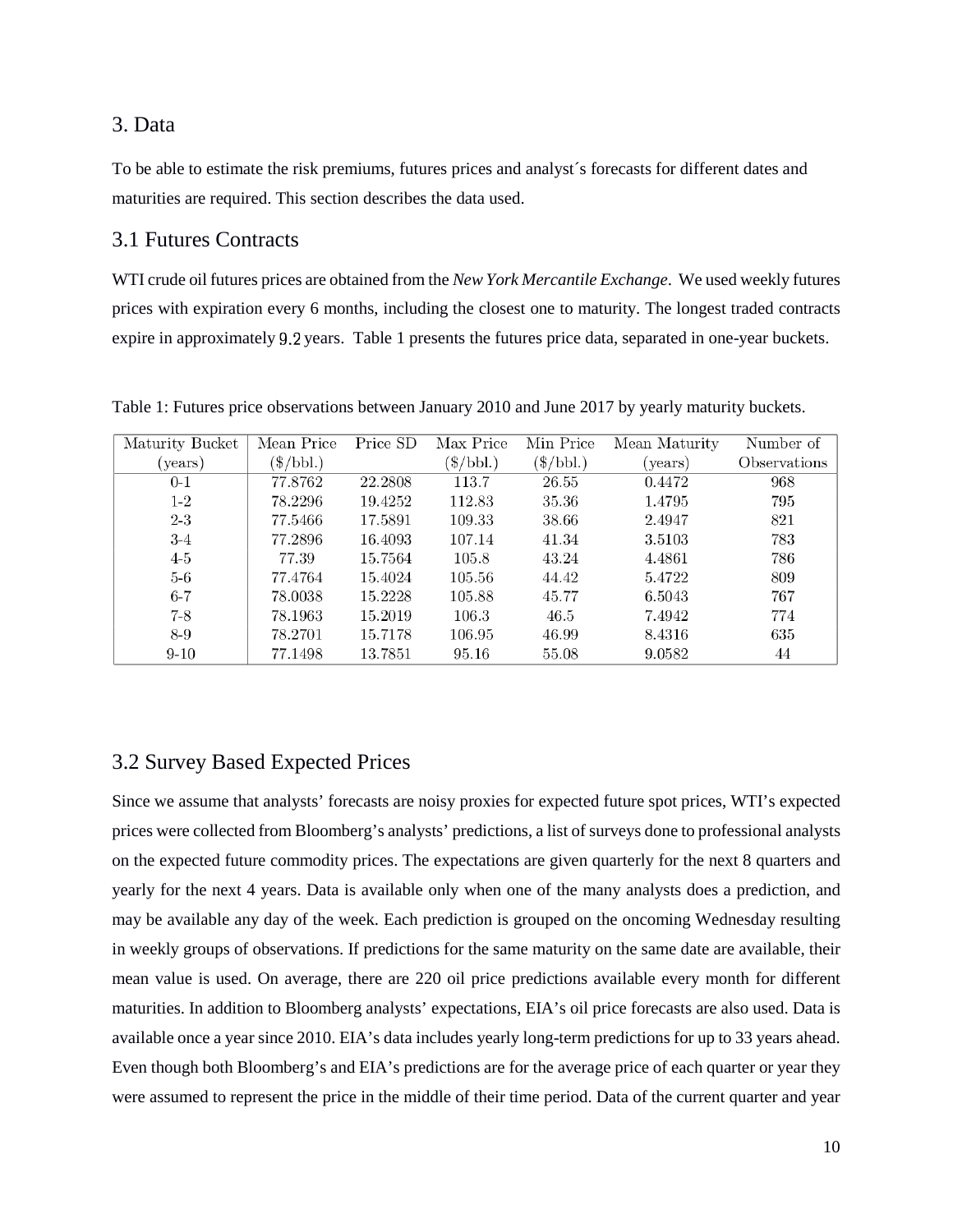were left out. Table 2 describes the forecast data used. The bucket size grows with maturity due to the fewer observations available for longer maturities.

| Maturity Bucket | Mean Price  | Price SD | Max Price   | Min Price   | Mean Maturity | Number of           |
|-----------------|-------------|----------|-------------|-------------|---------------|---------------------|
| (years)         | $(\$/bbl.)$ |          | $(\$/bbl.)$ | $(\$/bbl.)$ | (years)       | <b>Observations</b> |
| $0 - 1$         | 81.0201     | 22.2566  | 122         | 35          | 0.5314        | 1118                |
| $1-2$           | 85.619      | 21.2545  | 135         | 40          | 1.4296        | 808                 |
| $2 - 3$         | 89.0411     | 23.4254  | 189         | 44          | 2.4752        | 289                 |
| $3-4$           | 88.3383     | 23.0256  | 154         | 40          | 3.4448        | 239                 |
| $4-5$           | 86.2134     | 22.6815  | 150         | 38.5        | 4.4235        | 179                 |
| $5 - 10$        | 101.217     | 22.0268  | 152.96      | 60          | 6.2903        | 79                  |
| 10-34           | 171.5592    | 34.2276  | 265.2       | 104.678     | 18.4838       | 134                 |

Table 2: Analysts' price forecasts between January 2010 and June 2017 separated by maturity bucket.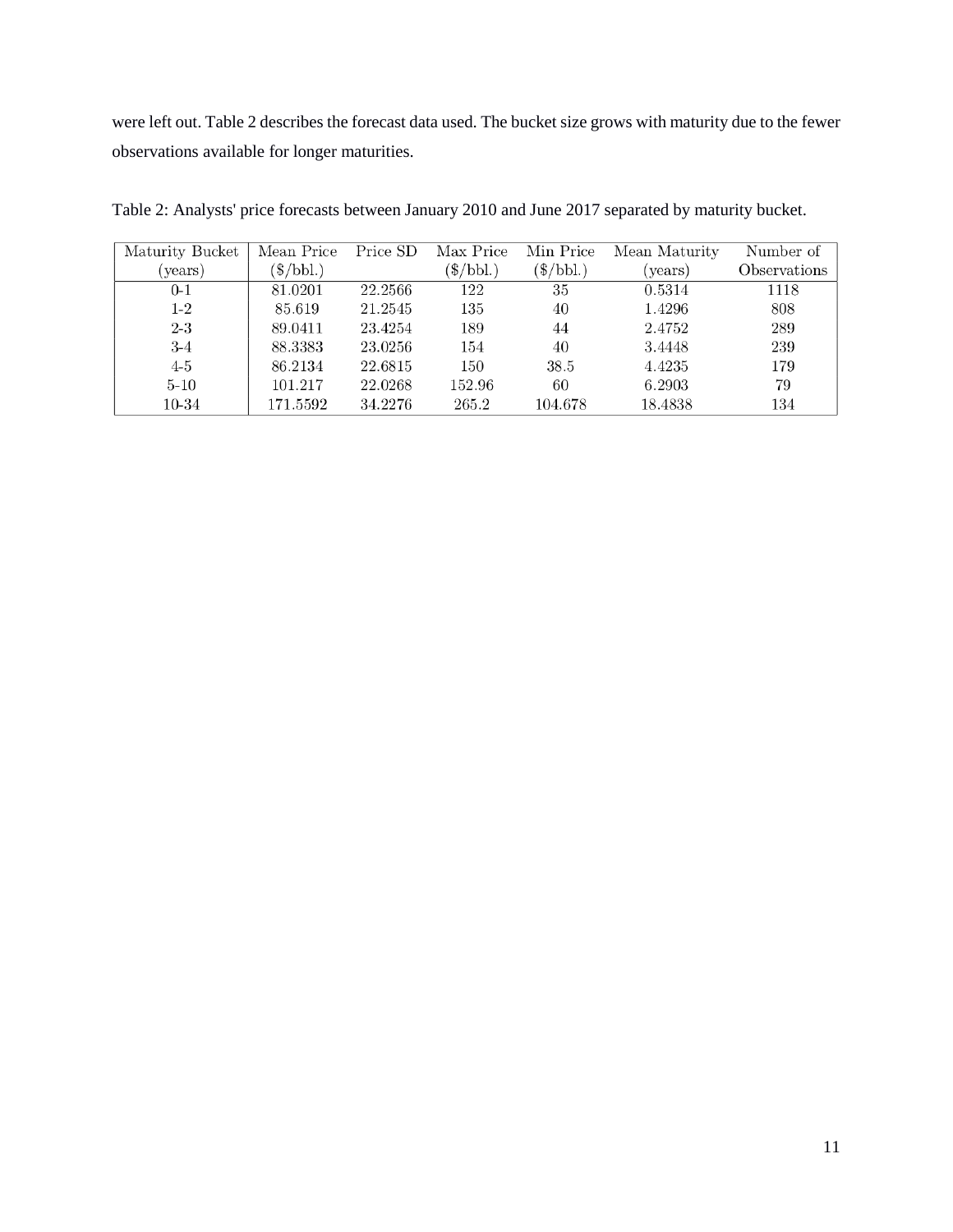#### 4.- Results

This section presents the results of using WTI oil weekly data between January 2010 and June 2017 to calibrate the N-factor term structure model using a 3-factor specification.

Table 3 shows the model parameter estimates. It can be noted that half of the parameter estimates are statistically significant at a 1% and 3/4 of them at a 10% significance level.

Table 3: Parameter estimates for the 3-factor model. Data between January 2010 and June 2017. Significance levels are given by \*\*\*1%, \*\*5% and \*10%.

|                | Estimate     | Deviation | tStat      | pValue |
|----------------|--------------|-----------|------------|--------|
| $A_{11}$       | 0            |           |            |        |
| $A_{12}$       | $0.728*$     | 0.3676    | 1.9802     | 0.0564 |
| $A_{13}$       | 1.4204       | 0.9677    | 1.4678     | 0.1358 |
| $A_{22}$       | $1.4929***$  | 0.185     | 8.0674     | 0      |
| $A_{23}$       | $2.7146*$    | 1.3379    | 2.0291     | 0.0512 |
| $A_{33}$       | $0.163***$   | 0.0238    | 6.8577     | 0      |
| $\Lambda_{11}$ | $0.2267***$  | 0.0076    | 29.7516    | 0      |
| $\Lambda_{12}$ | $-0.7768*$   | 0.3877    | $-2.0037$  | 0.0539 |
| $\Lambda_{13}$ | $-1.5684*$   | 0.9397    | $-1.669$   | 0.0992 |
| $\Lambda_{21}$ | $-0.044$     | 0.0423    | $-1.0404$  | 0.2319 |
| $\Lambda_{22}$ | $-1.3074***$ | 0.2862    | $-4.5686$  | 0      |
| $\Lambda_{23}$ | $-2.2669$    | 1.4022    | $-1.6166$  | 0.108  |
| $\Lambda_{31}$ | $-0.0306$    | 0.0248    | $-1.2314$  | 0.1867 |
| $\Lambda_{32}$ | $0.2826***$  | 0.0673    | 4.2015     | 0.0001 |
| $\Lambda_{33}$ | $0.4187***$  | 0.111     | 3.7708     | 0.0004 |
| $h_1$          | $0.1521***$  | 0.0184    | 8.2626     | 0      |
| $_{h_2}$       | $0.2146*$    | 0.117     | 1.8333     | 0.0745 |
| $_{h_3}$       | $0.7469***$  | 0.0431    | 17.3302    | 0      |
| $\lambda_1$    | $-6.081***$  | 0.5953    | $-10.2143$ | 0      |
| $\lambda_2$    | 1.2692       | 1.2894    | 0.9843     | 0.2454 |
| $\lambda_3$    | 1.0407*      | 0.6039    | 1.7233     | 0.0905 |
| $b_1$          | $0.1767***$  | 0.0543    | 3.2549     | 0.0021 |
| $\sigma_f$     | $0.0058***$  | 0         | 302.9228   | 0      |
| $\sigma_e$     | $0.1***$     | 0.0005    | 195.163    | 0      |

Figure 1 shows the term structure (from 1 month to 10 years) of annualized risk premiums over the whole sample period (01/2010 to 06/2017). Three things are worth noting. First, risk premiums are clearly stochastic. Second, short-term risk premiums tend to be higher that long-term ones. Third, risk premium volatility is much higher for short maturities.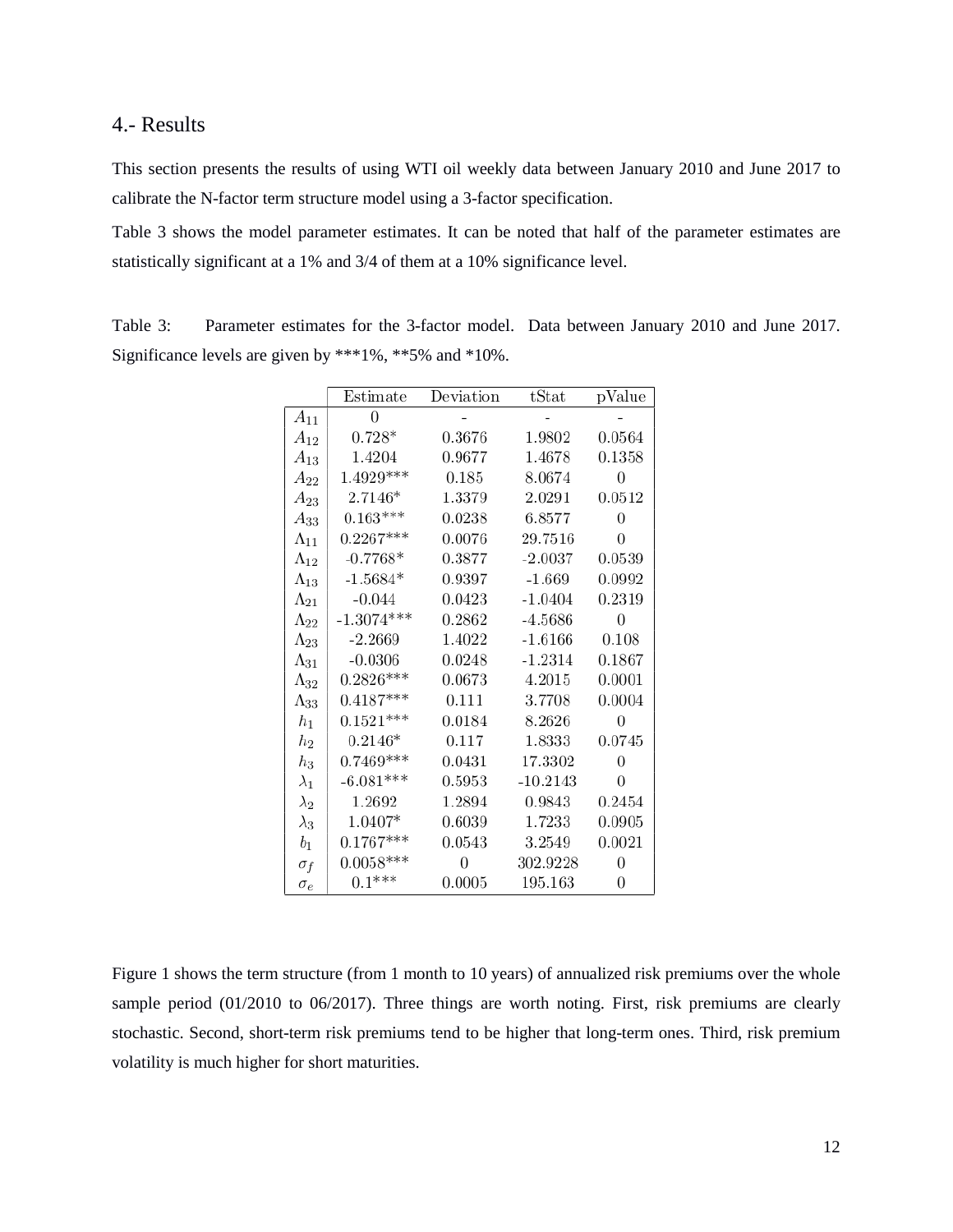

Figure 1: Annualized risk premium term structure from 1 month to 10 years. Data between January 2010 and June 2017.

Figure 2 analyzes the term structure mean and volatility of risk premiums. Figure 2a) compares our model´s mean risk premiums to those of Cortazar et al. (2018) constant risk premium model (with our same data) and to the data means. It can be noted that our model's mean risk premium level is similar to that of Cortazar et al. (2018) and both fit the data risk premiums well. Additionally, both premiums decrease with maturity.

Where both models diverge is Figure 2b) that shows the volatility term structure because by construction Cortazar et al. (2018)´s assumes constant risk premiums while an essential element of our model are timevarying risk premiums.

Finally, we analyze the goodness-of-fit of our model to futures and analysts´ forecasts data. Table 4 presents the mean absolute percentage error (MAPE) of our model and shows that its fit for both data sets is better than for the constant risk premium model in Cortazar et al. (2018).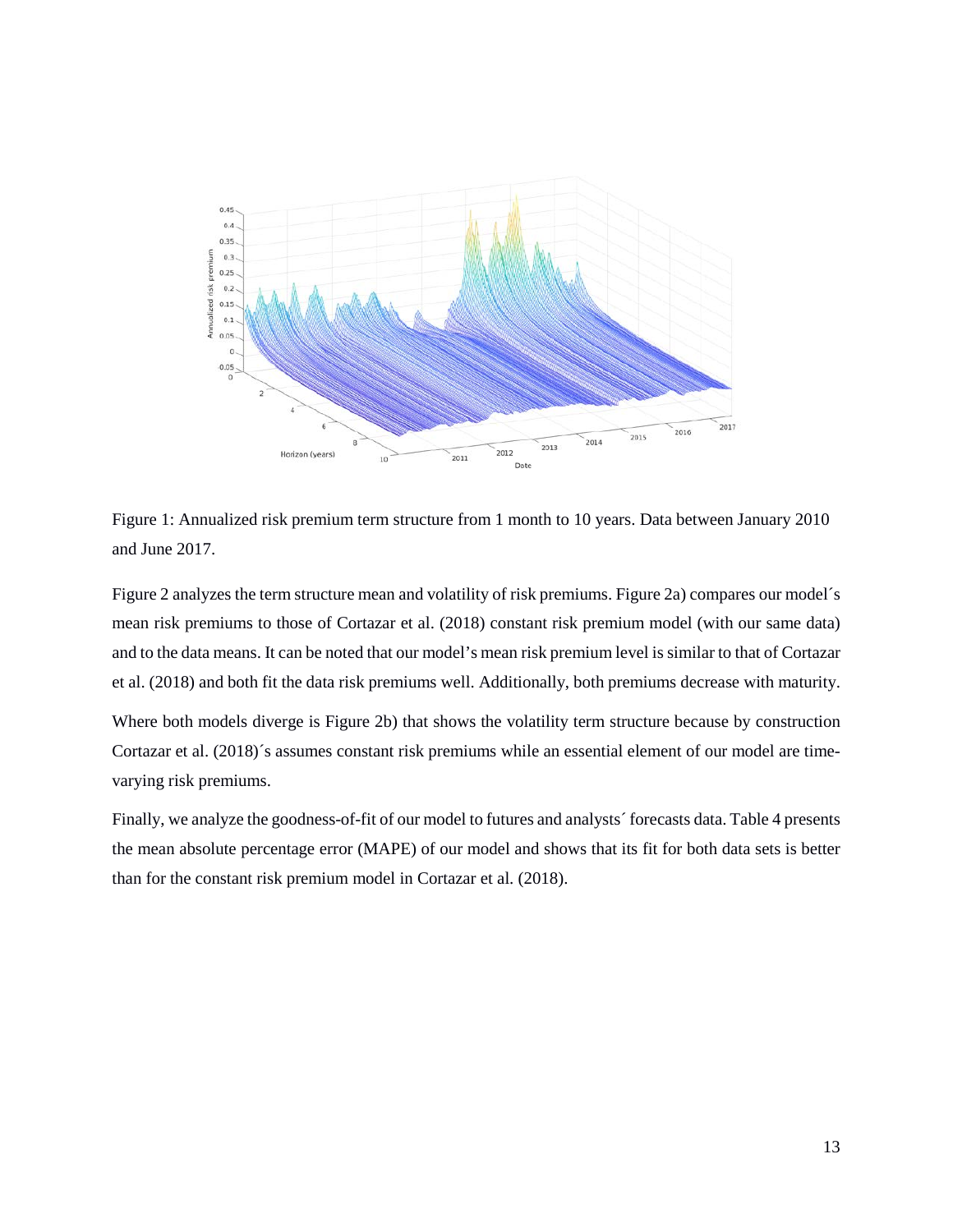

Figure 2: Mean risk premiums (a) and risk premium volatility (b) for our model and for the constant volatility model in Cortazar et al. (2018). Data mean risk premiums are also included in Figure (a). Data between January 2010 and June 2017*.*

Table 4: Mean Absolute Percentage Error (MAPE) for our time-varying risk premium model and for Cortazar et al. (2018) constant risk premium model. Data between January 2010 and June 2017.

|                 |          | Our model   Cortazar et. al. (2018) |
|-----------------|----------|-------------------------------------|
| Futures prices  | $0.37\%$ | $0.39\%$                            |
| Expected prices | $7.39\%$ | 8.00%                               |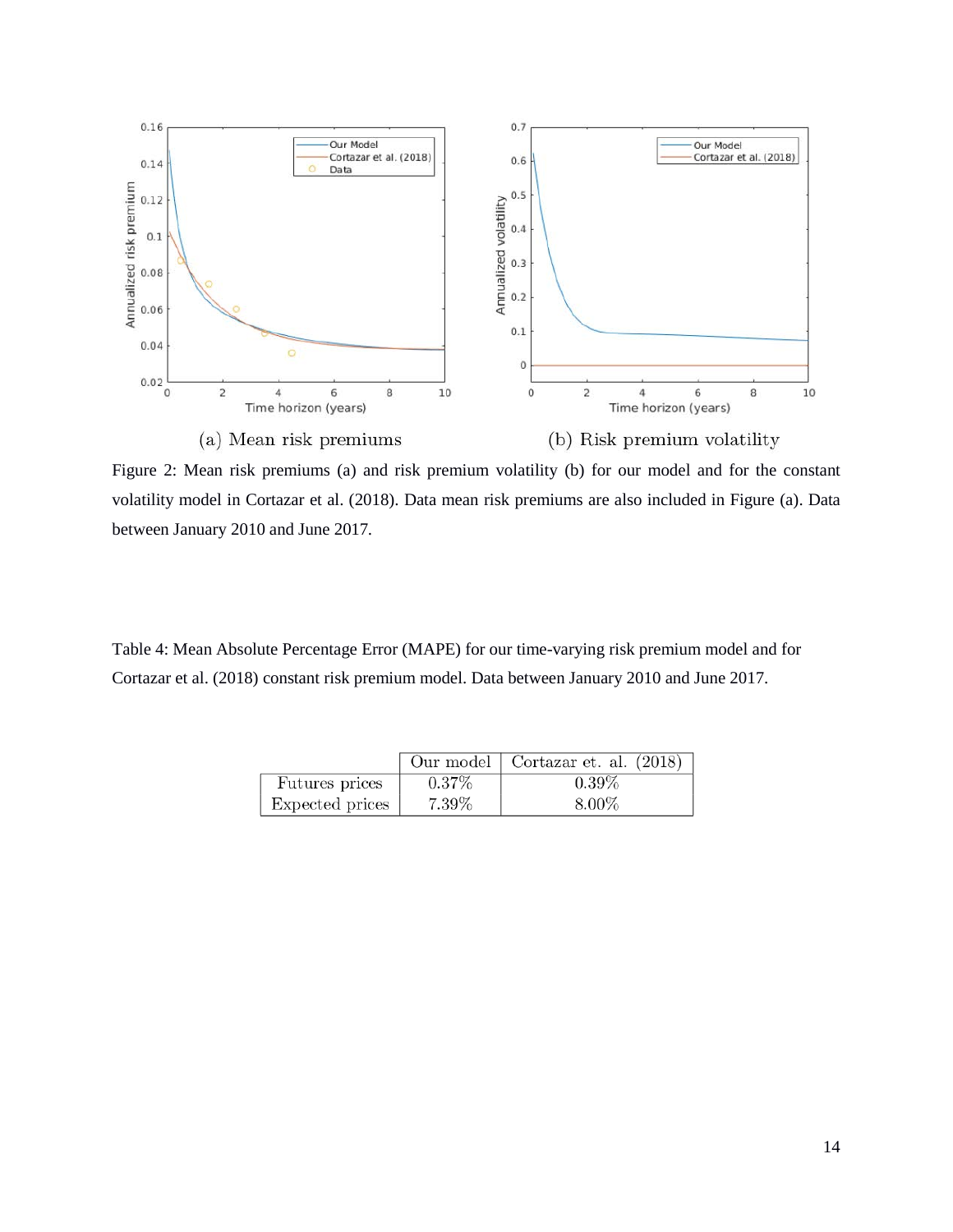#### 5.- The Determinants of Oil Risk Premiums

#### 5.1 The Methodology

In this section, we explore the market determinants that may explain the variations of the estimated oil risk premiums. To do this we gather a set of market variables that have been previously reported in the literature as candidates for being related to risk premiums. We then perform a series of linear regressions in order to find which variables are the most significant in explaining the term structure of oil risk premiums.

There are few studies which analyze risk premiums directly (e.g. Bhar and Lee, 2011; Bianchi and Piana, 2016; Chen and Zhang, 2011; Melolinna, 2011) as most investigations only calculate them as a side result from a price prediction model. However, there is some literature that discusses the impact of different market variables on risk premiums which we review below.

The potential explanatory variables for the oils' risk premiums that we consider are: the S&P500 Index returns, the NASDAQ Emerging Markets Index returns (EMI), oil inventories percentage variation, oil futures open interest percentage variation, hedging pressure, the term premium, the default premium and the 5-year treasury bill rate. These variables have been shown to include most of the risk factors taking part in the oil market as we explain below.

The **S&P500 index returns** is used in some studies (de Roon, Nijman, and Veld, 2000; Bianchi and Piana, 2016) as a proxy for the state of the US' economy which could affect oil risk premiums. Daily data is available in Bloomberg since 1950.

The **NASDAQ Emerging Markets Index (EMI)** represents the state of the emerging markets' economy. It is known that many big emerging economies, such as Russia or China, are important oil market players, hence their economic performance could directly affect oil prices and premiums. EMI daily returns are available from the NASDAQ database since 2001.

**Oil inventories percentage variation** is a commonly used regressor in oil studies (Gorton, Hayashi, and Rouwenhorst, 2013; Melolinna 2011) since it directly affects the supply of oil and therefore its price. The theoretical relationship between available stocks and risk premiums was first introduced by Kaldor (1939) in his *Theory of Storage*, in which he proposes the existence of a convenience yield to explain differences between current spot and futures prices. Gorton et al. (2013) develop a model, based on Kaldor (1939)'s *Theory of Storage,* which under a few assumptions implies that a rise in inventories should lead to a decrease in the overall risk premiums, and they find empirical results supporting their model. Weekly US WTI inventories starting at 1983 are available from the EIA and their percentage differences were calculated in order to obtain a stationary time series.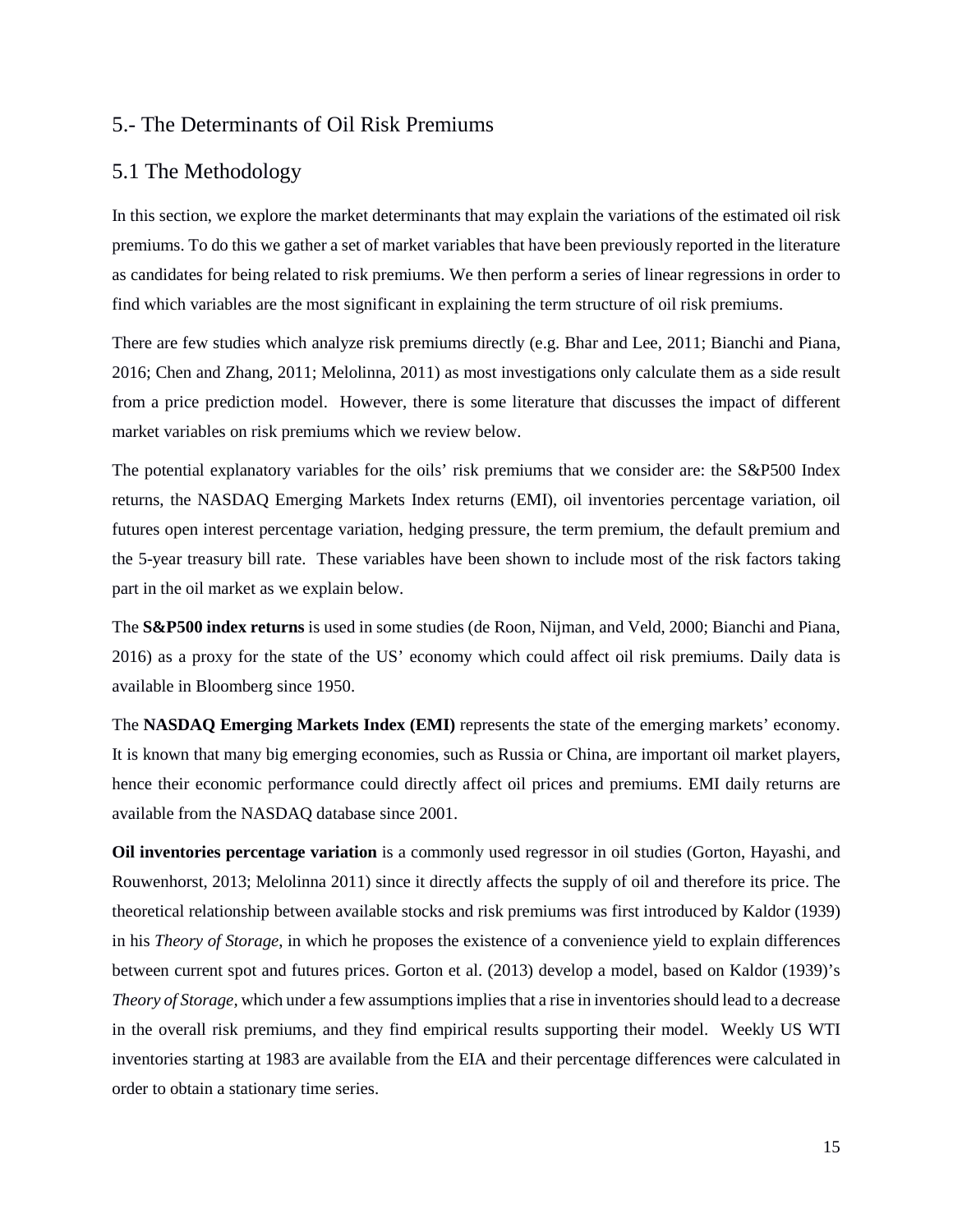**Open Interest (OI) and <b>Hedging Pressure (HP)** are the usual measures to represent the size and behavior of an instrument's market (in our case WTI futures). OI is measured as the total number of outstanding contracts, and therefore represents the market's size. It could be linked to the risk premiums as a larger amount of outstanding contracts could affect market's liquidity and therefore its premium. Kang, Rouwenhorst, and Tang (2017) propose that there exists a liquidity premium on commodity futures markets. OI is often used as an explanatory variable for commodity related studies (Bianchi and Piana, 2016; Hong and Yogo, 2012).

HP is measured as the net positions of hedgers in a specific market, and represents the difference between hedgers' and speculators' positions, which according to Keynes (1930)'s and Hicks (1939)'s theories should have a strong correlation with risk premiums. According to them if hedgers want to hedge their risk by selling futures contracts, the buyers of those contracts should get a compensation for taking on that risk. As HP rises, risk premium will rise, because speculators will be willing to accept a greater amount of risk only if the premium is big enough. The relation between HP and prices or premiums has been empirically tested by different studies (Bianchi and Piana, 2016; de Roon, Nijman, and Veld, 2000; Gorton, Hayashi, and Rouwenhorst, 2013; Kang, Rouwenhorst, and Tang, 2017; among others) generally supporting Keynes (1930). OI and HP weekly data was obtained from reports from the Commodity Futures Trading Commission (CFTC), which is available since 2007. OI is directly available in the reports and their weekly percentage variations were used in the analysis. HP was computed as the short minus long commercial positions, divided by the total amount of outstanding contracts:

$$
HP_t = \frac{CS_t - CL_t}{OI_t} \tag{22}
$$

where  $CS_t$  and  $CL_t$  stand for short and long commercial positions, respectively.

The **term premium (TRM)** and the **default premium (DEF)** have shown to predict market excess returns in stocks and bonds (Fama and French, 1989; Keim and Stambaugh, 1986), and could, therefore, affect oil risk premiums. TRM is defined as the difference between the 10-year treasury bill rate and the 3-month treasury bond yield, and DEF as the difference between the BAA-rated and the AAA-rated corporate bond yield. Daily treasury bill rates are available at the Federal Reserve while corporate bond yields were obtained from the Federal Reserve Bank of St. Louis.

The **5-year treasury bill rate (**5Y T-Bill) was used directly as it represents a good approach for a mediumterm interest rate. Daily rates are available at the Federal Reserve.

Once the potential independent variables were chosen a set of multivariate OLS regressions were conducted: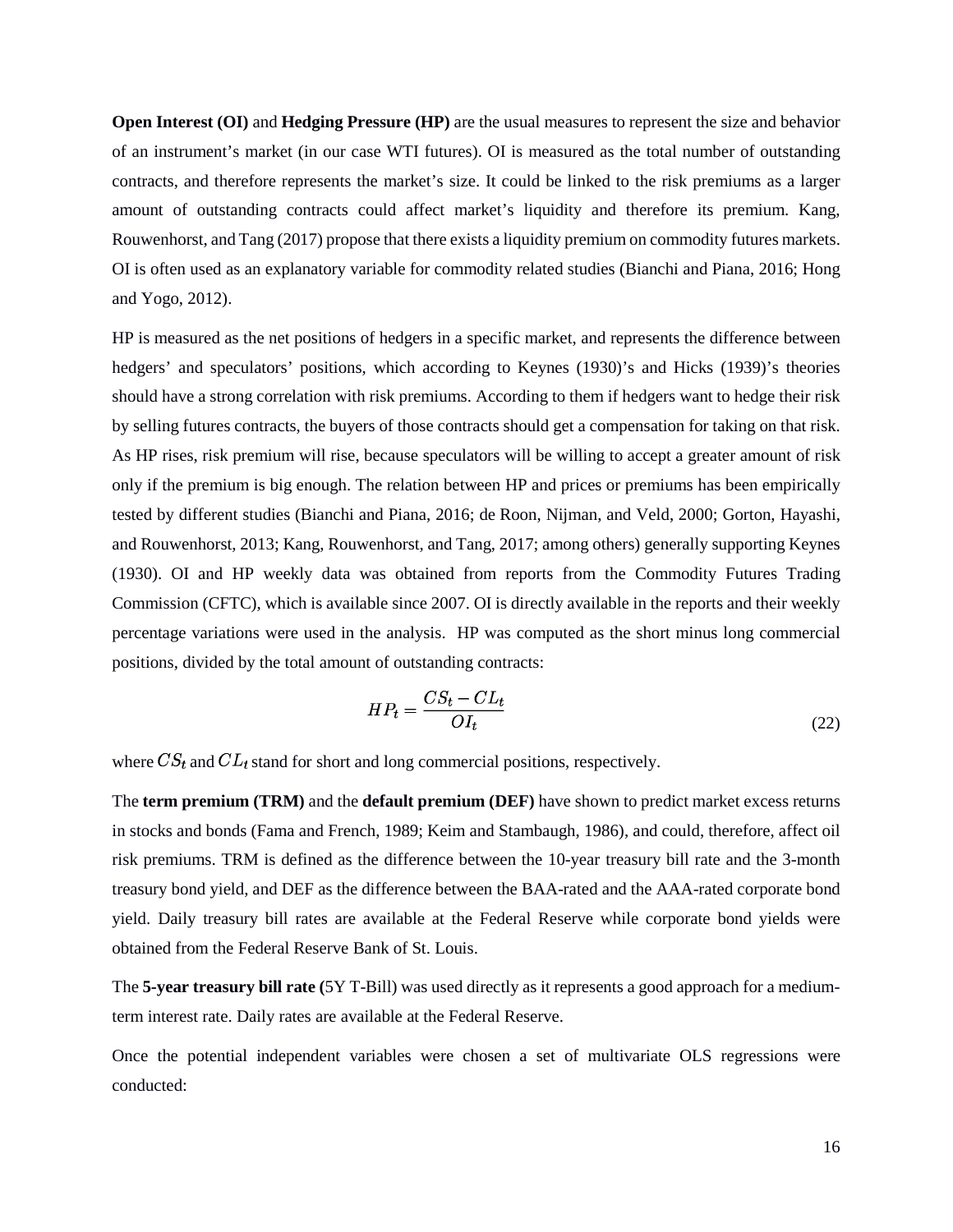$$
RP_{it} = \beta_{0i} + \beta_{1i}X_t + \epsilon_{it} \tag{23}
$$

where  $RP_{it}$  is the risk premium for maturity i and date t,  $X_t$  is the set of regressors described previously which are independent of the maturity,  $\beta_{0i}$  and  $\beta_{1i}$  are the estimators for each maturity *i*, and  $\epsilon_{it}$  is the regression error for maturity  $\dot{i}$  and date  $\dot{t}$ .

We conduct our analysis in two steps. In the first step, a univariate regression is done for each independent regressor to check whether it is able to explain risk premiums in a statistically significant way. Then a multivariate regression analysis is performed using only the variables that were significang<sup>[7](#page-16-0)</sup> in the univariate regressions. We run risk premiums regressions for 3, 6, 12, 18 months and 2, 5 and 10 years maturities. An independent regression is performed for every different time horizon, both in the univariate and multivariate regressions. Robust standard errors were used in order to account for possible heteroscedasticity.

#### 5.2 The Results

Table 5 shows the results of the univariate regressions for each of the independent variables and maturities chosen. Inventories, HP, TRM, DEF and 5Y T-Bill have reasonable significance (p-value) to explain changes in oil risk premiums and are candidates for inclusion in the multivariate analysis, while the others are not.

Table 6 shows the results of multivariate regressions for each maturity using only the above variables. It can be noted that the R-Squared of the regressions vary between  $47.61\%$  and  $60.10\%$ , and all variables are significant for most of the maturities.

From the above tables several results are worth discussing.

First, we find a statistically significant and maturity-independent positive relation between inventories and risk premiums, similar to Dincerler, Khokher, and Simin (2005) and Khan, Khokher and Simin (2008). Our results are, however, contrary to Gorton et al. (2013)'s model which could be due to their assumptions not holding for our sample period.

Second, our statistical significance and positive value of the HP estimator over all studied maturities is backed up by Keynes (1930)' theory of normal backwardation, as a larger number of hedgers wanting to hedge their risk produces a greater HP which should by related to speculators demanding a larger premium to take on that risk. Basu and Miffre (2013), de Roon, Nijman, and Veld (2000) and Bianchi and Piana (2016), among others, obtain similar results.

<span id="page-16-0"></span>7 Meaning the variables that showed p-values under **5% or R squared of over 30%** for most maturities.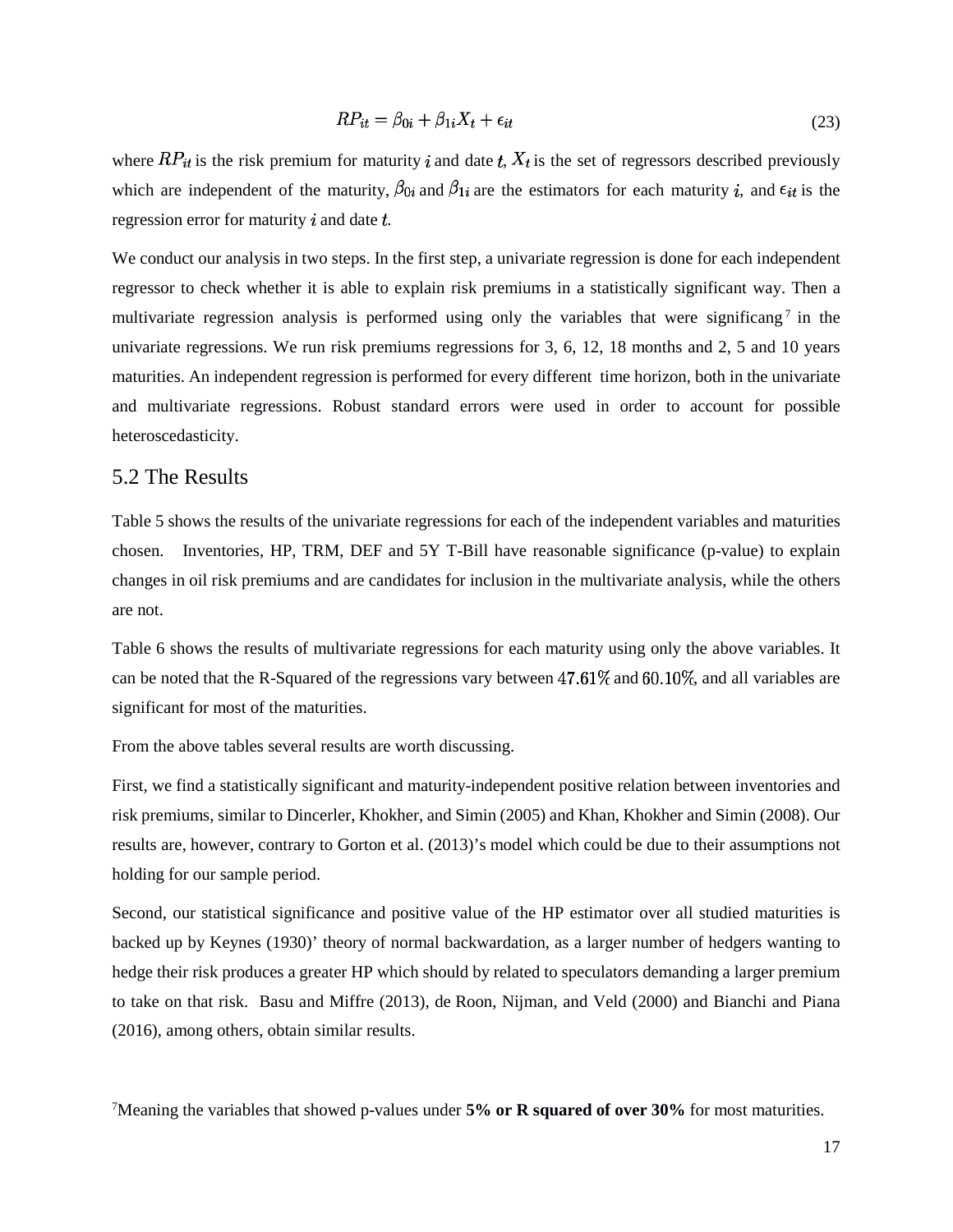Third, TRM is negative and significant for all maturities. These results support the belief that a negative slope of the yield curve predicts a decrease in the GDP (Estrella and Hardouvelis, 1991; Harvey, 1988) which could lead to an inverse relation with premiums.

Finally, the 5Y T-Bill and DEF have a positive effect on risk premiums, however only for maturities up to two years. The relation between DEF and risk premiums was expected to be positive as the first one is highly correlated with the short-term market uncertainty, and should therefore affect risk premiums in a positive way. Higher short-term uncertainty should induce the average investor to demand a larger premium specially for short term investments which is consistent with DEF affecting only short term premiums in a significant way. If the treasury bill yield serves as a proxy for the current state of the economy, being higher when the economy grows and lower on slow economic periods, we would expect to get a negative effect of it on risk premiums, such as in Bhar and Lee (2011). However, interest rates were unusually and constantly low during our sample period, which might alter the way in which treasury bill yields represent the state of economy.

These results suggest that these 5 market variables are able to explain half of the variation of oil risk premiums in our model for all studied maturities. In addition to the economic insight the regression results provide, they could also be used to obtain estimates of risk premiums and therefore expectations of future spot prices. For example, many practitioners who currently use futures prices as a proxy for the market's spot price expectations could infer them directly from our market variables.

Figure 6 shows expected spot price estimations for two different maturities obtained by adding the expected risk premium from our regression analysis to the observed futures prices, along with analysts' forecasts and futures prices observations. The figure shows that by adding the risk premium to futures prices a less volatile estimate of expected prices is obtained. In addition, as Table 7 shows, this also increases its fit to analysts´ forecasts, reducing estimation errors.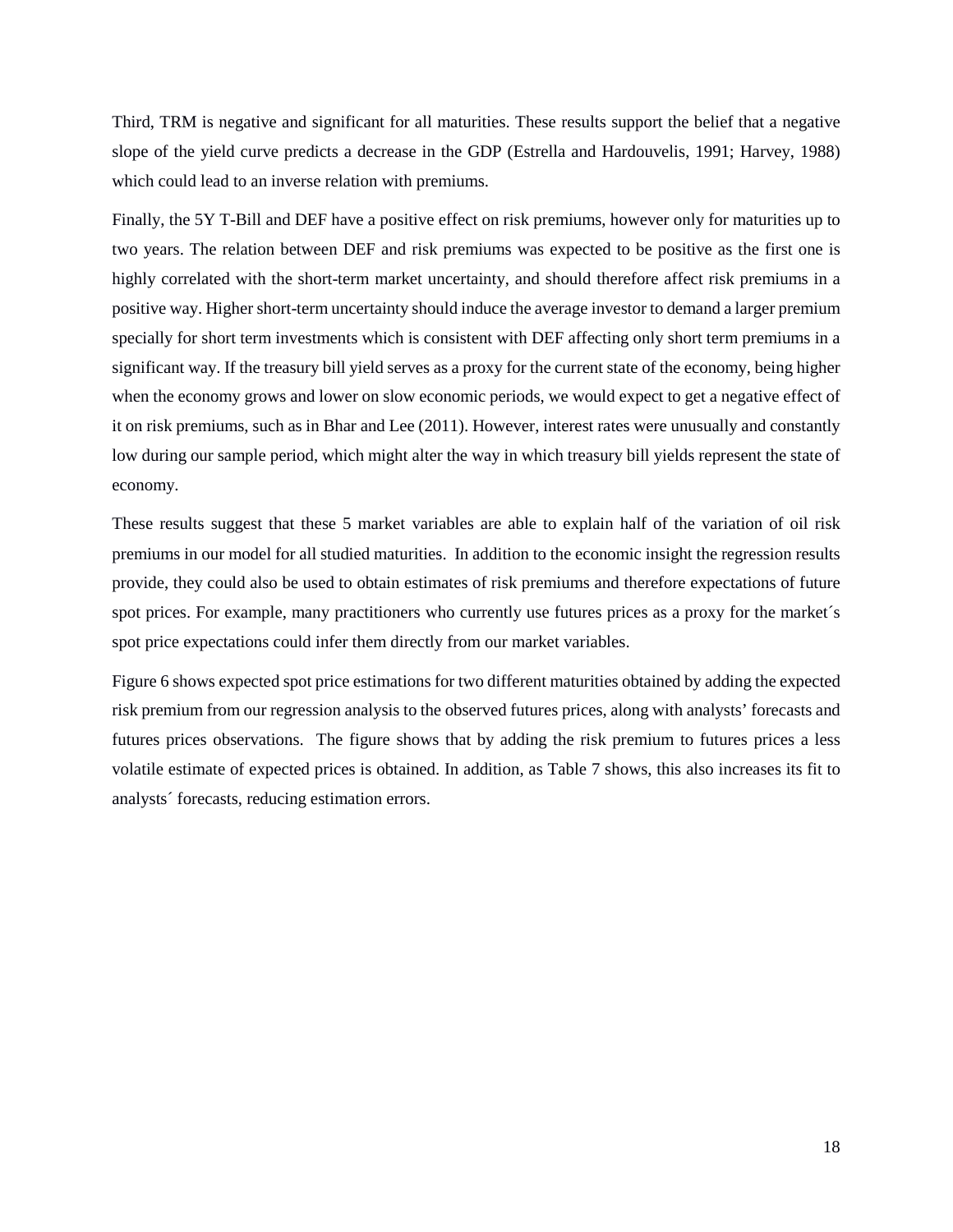Table 5: Univariate regression analysis for each of the chosen independent variables and for each different maturity. Monthly maturities are written as "Mn" and yearly maturities as "Yn". Data between January 2010 and June 2017.

|                    |          | $\overline{\text{M3}}$ | $\overline{\text{M6}}$ | $\overline{\text{Y1}}$ | M18            | $\overline{\text{Y2}}$ | $\overline{\mathrm{Y5}}$ | $\overline{\text{Y}}10$ |
|--------------------|----------|------------------------|------------------------|------------------------|----------------|------------------------|--------------------------|-------------------------|
|                    | Estimate | $-0.3639$              | $-0.2689$              | $-0.1437$              | $-0.0723$      | $-0.0312$              | 0.0224                   | 0.0175                  |
| S&P <sub>500</sub> | p-value  | 0.0518                 | 0.0586                 | 0.0893                 | 0.1859         | 0.4446                 | 0.4826                   | 0.5018                  |
|                    | r2       | 0.0072                 | 0.0066                 | 0.0049                 | 0.0019         | $-0.0011$              | $-0.0013$                | $-0.0014$               |
|                    | Estimate | $-0.2225$              | $-0.1641$              | $-0.0877$              | $-0.0446$      | $-0.0201$              | 0.0109                   | 0.0095                  |
| <b>EMI</b>         | p-value  | 0.1315                 | 0.1433                 | 0.1888                 | 0.3009         | 0.5319                 | 0.6628                   | 0.6434                  |
|                    | r2       | 0.0033                 | 0.0029                 | 0.0019                 | 0.0002         | $-0.0016$              | $-0.0021$                | $-0.002$                |
|                    | Estimate | 4.5019                 | 3.5144                 | 2.225                  | 1.4986         | 1.0845                 | 0.5104                   | 0.4163                  |
| Inventories        | p-value  | $\mathbf{0}$           | $\mathbf{0}$           | $\mathbf{0}$           | $\mathbf{0}$   | $\boldsymbol{0}$       | 0.0049                   | 0.0051                  |
|                    | r2       | 0.043                  | 0.0456                 | 0.052                  | 0.0568         | 0.0533                 | 0.0177                   | 0.0175                  |
|                    | Estimate | $-0.051$               | $-0.041$               | $-0.0283$              | $-0.0213$      | $-0.0175$              | $-0.0122$                | $-0.0096$               |
| O <sub>I</sub>     | p-value  | 0.7157                 | 0.6998                 | 0.6549                 | 0.6013         | 0.5651                 | 0.608                    | 0.6242                  |
|                    | r2       | $-0.0022$              | $-0.0022$              | $-0.0021$              | $-0.0019$      | $-0.0017$              | $-0.0019$                | $-0.002$                |
|                    | Estimate | $-0.0269$              | $-0.0025$              | 0.0299                 | 0.0485         | 0.0592                 | 0.0689                   | 0.0567                  |
| HP                 | p-value  | 0.3916                 | 0.9149                 | 0.0347                 | $\mathbf{0}$   | $\mathbf 0$            | $\overline{0}$           | $\mathbf{0}$            |
|                    | r2       | $-0.0007$              | $-0.0025$              | 0.0089                 | 0.0701         | 0.1917                 | 0.4299                   | 0.4325                  |
|                    | Estimate | $-0.0363$              | $-0.0305$              | $-0.0228$              | $-0.0182$      | $-0.0156$              | $-0.011$                 | $-0.0094$               |
| <b>TRM</b>         | p-value  | $\overline{0}$         | $\overline{0}$         | $\overline{0}$         | $\overline{0}$ | $\bf{0}$               | $\boldsymbol{0}$         | $\boldsymbol{0}$        |
|                    | r2       | 0.0984                 | 0.1208                 | 0.1919                 | 0.2977         | 0.3895                 | 0.3174                   | 0.3463                  |
|                    | Estimate | $-0.0005$              | $-0.003$               | $-0.0066$              | $-0.009$       | $-0.0105$              | $-0.0122$                | $-0.0096$               |
| 5Y T-Bill          | p-value  | 0.9503                 | 0.6117                 | 0.0578                 | 0.0001         | $\overline{0}$         | $\overline{0}$           | $\mathbf{0}$            |
|                    | r2       | $-0.0026$              | $-0.0019$              | 0.0067                 | 0.0383         | 0.0977                 | 0.2201                   | 0.1993                  |
|                    | Estimate | 0.1332                 | 0.0997                 | 0.0559                 | 0.0313         | 0.0174                 | $-0.0006$                | $-0.0009$               |
| DP                 | p-value  | $\overline{0}$         | $\overline{0}$         | $\overline{0}$         | $\mathbf 0$    | $\bf{0}$               | 0.8105                   | 0.6747                  |
|                    | r2       | 0.2051                 | 0.1989                 | 0.1768                 | 0.1324         | 0.0721                 | $-0.0024$                | $-0.0021$               |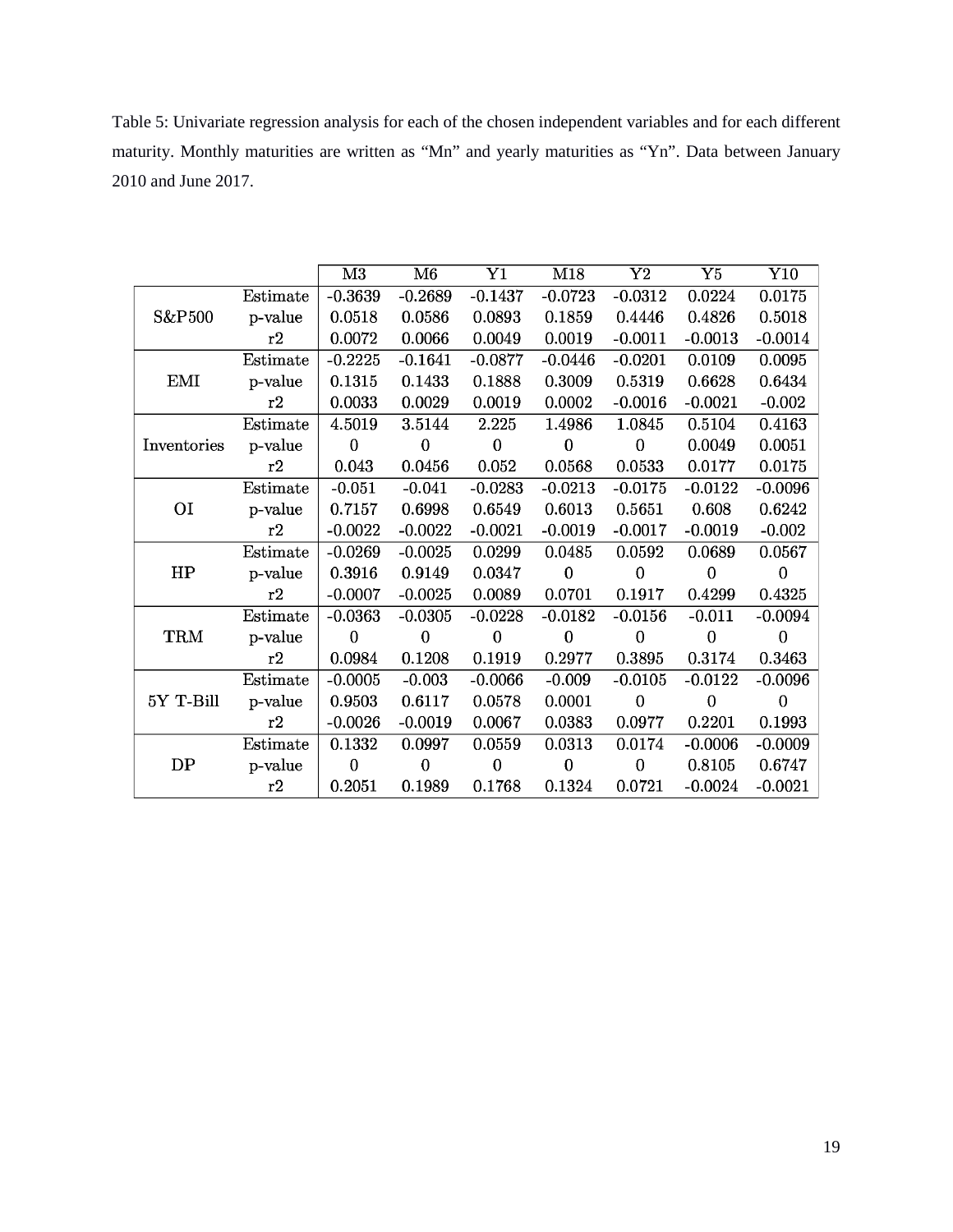Table 6: Multivariate regression coefficients for each maturity. Data between January 2010 and June 2017. Significance levels are given by \*\*\*1%, \*\*5% and \*10%.

|             | M3           | M6           | Y1           | M18          | ${\rm Y2}$   | Y5           | Y10          |
|-------------|--------------|--------------|--------------|--------------|--------------|--------------|--------------|
| Intercept   | $-0.0774***$ | $-0.0506***$ | -0.0065      | $0.0212***$  | $0.0358***$  | $0.0461***$  | $0.0395***$  |
| Inventories | $2.6957***$  | $2.1408***$  | $1.4595***$  | $1.0931***$  | $0.8667***$  | $0.4687***$  | $0.3731***$  |
| HP          | $0.0784***$  | $0.072***$   | $0.0641***$  | $0.0608***$  | $0.0606***$  | $0.0568***$  | $0.0473***$  |
| TRM         | $-0.0693***$ | $-0.0549***$ | $-0.0355***$ | $-0.0238***$ | $-0.0167***$ | $-0.0059***$ | $-0.006$ *** |
| 5Y T-Bill   | $0.1083$ *** | $0.0828***$  | $0.0485***$  | $0.0284***$  | $0.0166***$  | 0.0002       | 0.0019       |
| DEF         | $0.1827***$  | $0.1377***$  | $0.0784***$  | $0.0448***$  | $0.0259***$  | 0.0008       | 0.001        |
| R2          | 0.4761       | 0.49         | 0.5287       | 0.5727       | 0.601        | 0.534        | 0.5541       |



Figure 6: Expected prices obtained adding the regression estimated risk premiums to the observed futures prices (blue line) in comparison with analysts' forecasts (red dots) and futures prices (yellow line)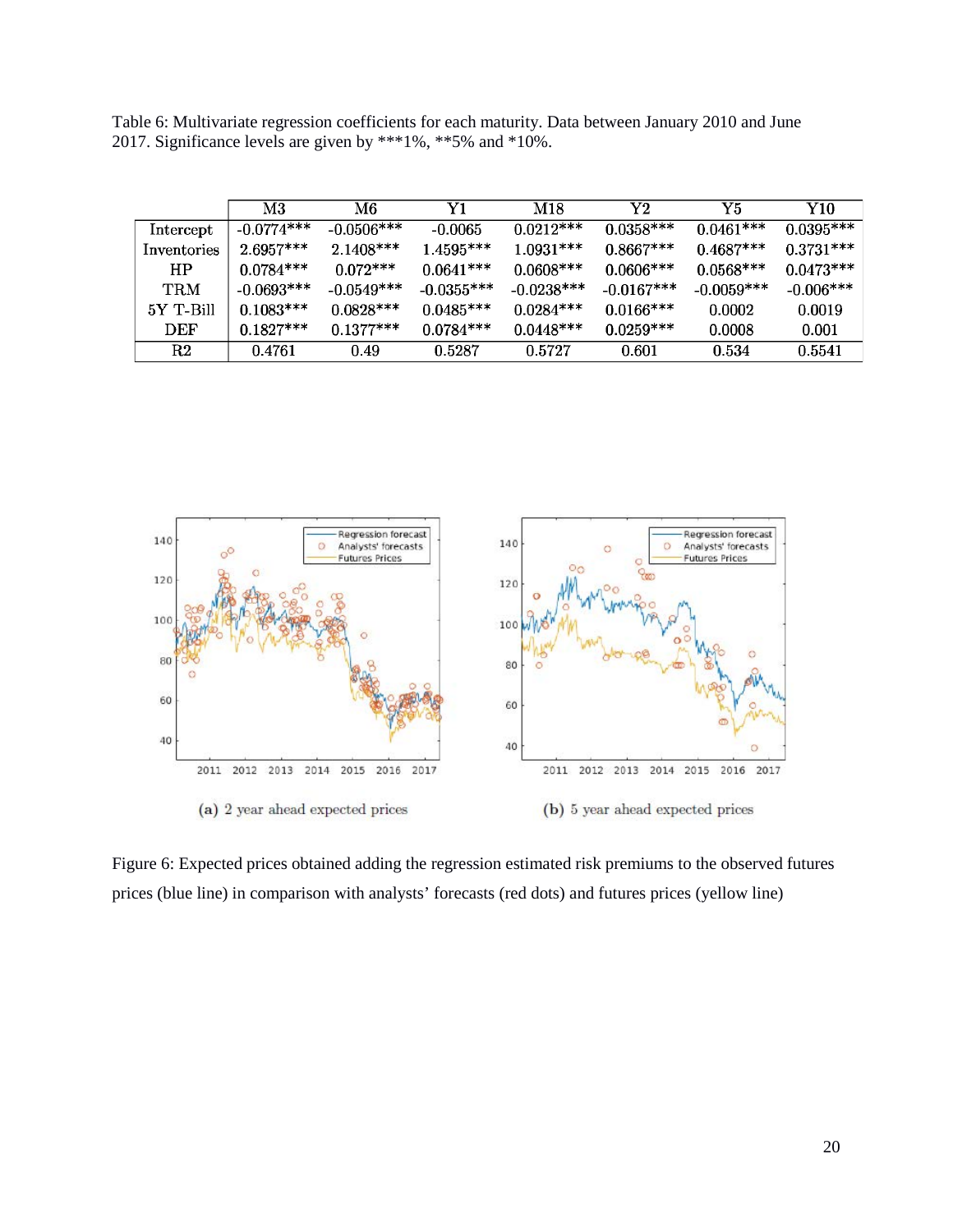Table 7: MAPE between analysts' forecasts and two different expected price approaches: Futures and Futures plus Regression Market Risk Premium. Data between January 2010 and June 2017.

|                                                                                                                                   | M3 | M6 | M9                                                             | M18 | V9 |  |
|-----------------------------------------------------------------------------------------------------------------------------------|----|----|----------------------------------------------------------------|-----|----|--|
| Regression implied expectations $\vert 0.0561 \quad 0.0565 \quad 0.0608 \quad 0.0611 \quad 0.0684 \quad 0.077 \quad 0.1616 \vert$ |    |    |                                                                |     |    |  |
| Futures prices                                                                                                                    |    |    | $0.0601$ $0.0631$ $0.0771$ $0.0879$ $0.1124$ $0.1204$ $0.1772$ |     |    |  |

### 5.- Conclusions

This paper proposes to extract time-varying commodity risk premiums from multi-factor models using futures prices and analyst´s forecasts of future spot prices. The model is calibrated for oil using a 3-factor stochastic commodity-pricing model with an affine risk-premium specification with weekly WTI futures data is from NYMEX and analyst´s forecasts from Bloomberg and the U.S Energy Information Administration from 2010 to 2017.

Results from the model calibration show that risk premiums are clearly stochastic, that short-term risk premiums tend to be higher than long-term ones and that risk premium volatility is much higher for short maturities.

Once weekly term structures of oil risk premiums are obtained an empirical analysis to explore the macroeconomic and oil market specific variables that may explain their stochastic behavior is performed. We find that inventories, hedging pressure, term premium, default premium and the level of interest rates all play a significant role in explaining the risk premium and thus could be used also for estimating expected commodity prices when reliable analyst's forecasts are not available.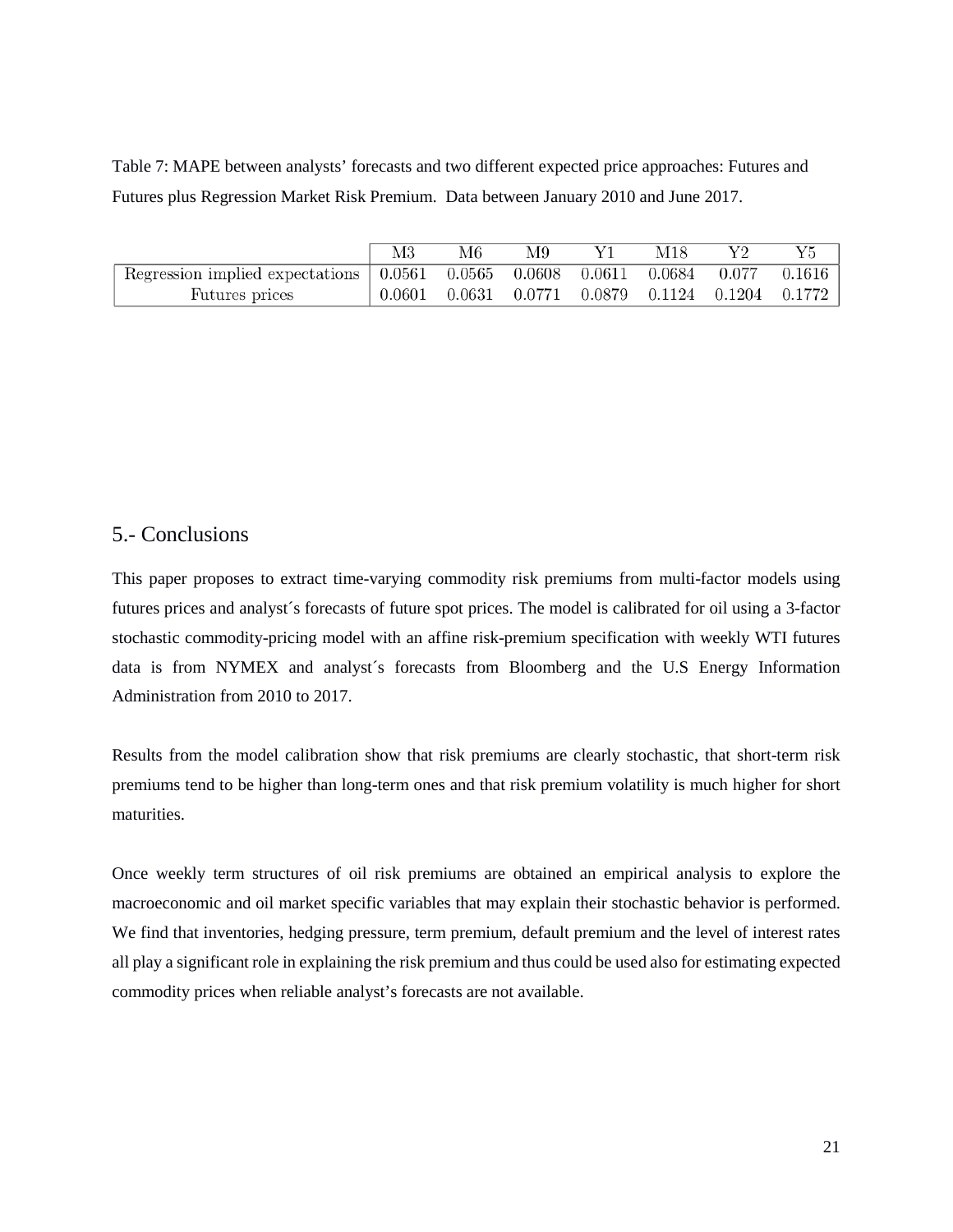# References

Achraya, Viral V., Lars A. Lochstoer, and Tarun Ramadorai, 2013, Limits to arbitrage and hedging: Evidence from commodity markets, Journal of Financial Economics 109, 441–465.

Altavilla, Carlo, Rafaella Giacomini, and Riccardo Costantini, 2014, Bond returns and market expectations, Working paper –.

Altavilla, Carlo, Raffaella Giacomini, and Giuseppe Ragusa, 2016, Anchoring the yield curve using survey expectations, Working paper –.

Baker, Steven D., and Bryan R. Routledge, 2017, The Price of Oil Risk, Working paper.

Basu, Devraj, and Jolle Miffre, 2013, Capturing the Risk Premium of Commodity Futures: The Role of Hedging Pressure, Journal of Banking Finance 37, 2652–2664.

Baumeister, Christiane, and Lutz Kilian, 2016, A General Approach to Recovering Market Expectations from Future Prices With an Application to Crude Oil,

Bernard, Jean-Thomas, Lynda Khalaf, Maral Kichian, and Clement Yelou, 2015, Oil Price Forecast for the Long-Term: Expert Outlooks, Models, or Both?, Working paper .

Bessembinder, Hendrik, and Kalok Chan, 1992, Time-varying risk premia and forecastable returns in futures markets, Journal of Financial Economics 32, 169–193.

Bhar, Ramaprasad, and Damien Lee, 2011, Time-Varying Market Price of Risk in the Crude Oil Futures Market, The Journal of Futures Markets 31, 779–807.

Bianchi, Daniele, and Jacopo Piana, 2017, Expected Spot Prices and the Dynamics of Commodity Risk Premia, Working paper.

Bjornson, Bruce, and Colin Carter, 1997, New Evidence on Agricultural Commodity Return Performance under Time-Varying Risk, American Journal of Agricultural Economics 79, 918–930. Bodie, Zvi, and Victor I. Rosansky, 1980, Risk and Return in Commodity Futures, Financial Analysts Journal 36, 27–39.

Carter, Colin A., Gordon C. Rausser, and Andrew Schmitz, 1983, Efficient Asset Portfolios and the Theory of Normal Backwardation, Journal of Political Economy 91, 319–331.

Casassus, Jaime, and Pierre Collin-Dufresne, 2005, Stochastic Convenience Yield Implied from Commodity Futures and Interest Rates, The Journal of Finance 60, 2283–2331.

Chang, Eric C., Chao Chen, and Son-Nan Chen, 1990, Risk and return in copper, platinum, and silver futures, The Journal of Futures Markets 10, 29–39.

Chen, Long, and Lu Zhang, 2011, Do time-varying risk premiums explain labor market performance,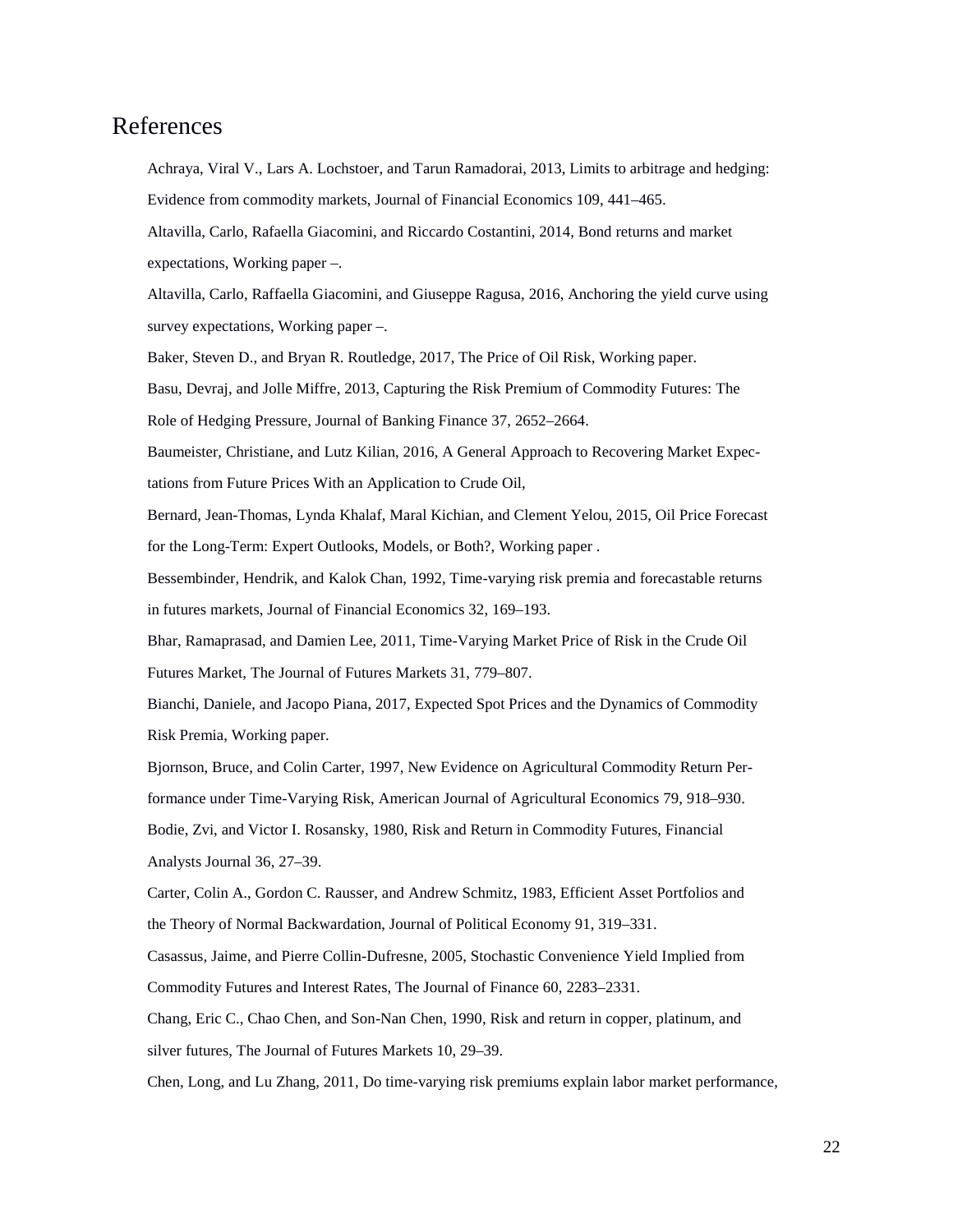Journal of Financial Economics 99, 385–399.

Chernov, Mikhail, and Philippe Mueller, 2012, The term structure of inflation expectations, Journal of Financial Economics 106, 367–394.

Chiang, I-Hsuan Ethan, Keener Hughen, and Jacob S. Sagi, 2015, Estimating Oil Risk Factors Using Information from Equity and Derivatives Markets, The Journal of Finance 70. Chun, Albert Lee, 2011, Expectations, Bond Yields, and Monetary Policy, Review of Financial

Studies 24, 208–247.

Cortazar, Gonzalo, and Francisco Eterovic, 2010, Can oil prices help estimate commodity futures prices? The cases of copper and silver, Resources Policy 35, 283–291.

Cortazar, Gonzalo, Simon Gutierrez, and Hector Ortega, 2015, Empirical Performance of Commodity Pricing Models: When is it worthwhile to use a stochastic volatility specification, The Journal of Future Markets 00, 1–31.

Cortazar, Gonzalo, Ivo Kovacevic, and Eduardo S. Schwartz, 2015, Expected commodity returns and pricing models, Energy Economics 49, 60–71.

Cortazar, Gonzalo, Cristobal Millard, Hector Ortega, and Eduardo S. Schwartz, 2018, Commodity Price Forecasts, Futures Prices and Pricing Models, Management Science, forthcoming.

Cortazar, Gonzalo, and Lorenzo Naranjo, 2006, An N-Factor Gaussian Model of Oil Futures Prices, The Journal of Futures Markets 26, 243–268.

Cortazar, Gonzalo, Lorenzo F. Naranjo, and Eduardo S. Schwartz, 2007, Term-structure estimation in markets with infrequent trading, International Journal of Finance and Economics 12, 353–369. Cortazar, Gonzalo, and Eduardo S. Schwartz, 2003, Implementing a stochastic model for oil futures prices, Energy Economics 25, 215–238.

Cox, John C., Jonathan E. Ingersoll, and Stephen A. Ross, 1981, The relation between forward prices and futures prices, Journal of Financial Economics 9, 321–346.

Dai, Qiang, and Kenneth J. Singleton, 2000, Specification Analysis of Affine Term Structure Models, The Journal of Finance 55, 1943–1987.

Dai, Qiang, and Kenneth J. Singleton, 2002, Expectation puzzles, time-varying risk premia, and affine models of the term structure, Journal of Financial Economics 63, 415–441.

de Roon, Frans A., Theo E. Nijman, and Chris Veld, 2000, Hedging Pressure Effects in Futures Markets, American Finance Association 55, 1437–1456.

Dhume, Deepa, 2010, Using Durable Consumption Risk to Explain Commodities Returns, Working paper.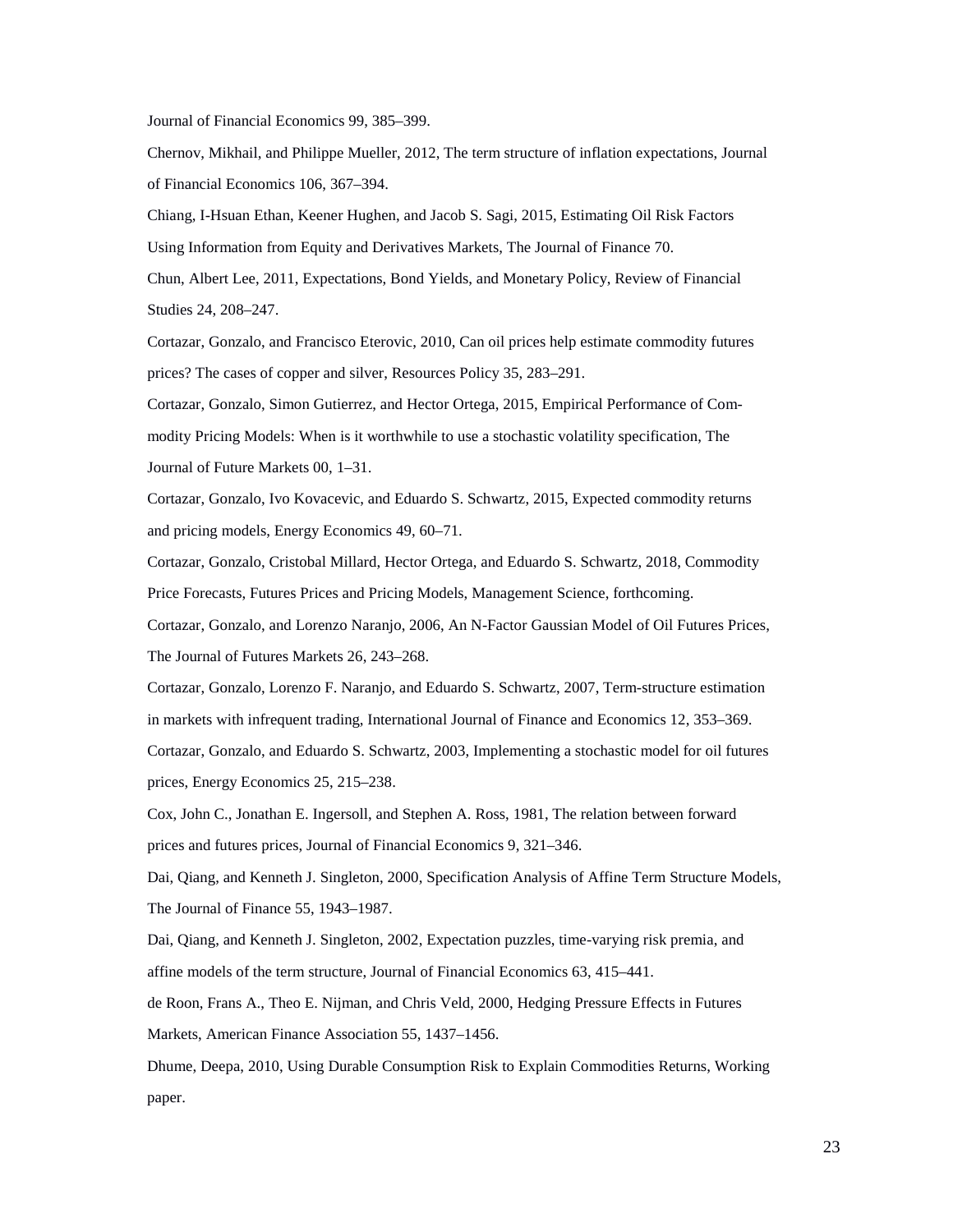Diebold, Francis X., and Canlin Li, 2006, Forecasting the term structure of government bond yields, Journal of Econometrics 130, 337–364.

Dinceler, Cantekin, Zeigham Khoker, and Timothy Simin (2005), "An Empirical Analysis of Commodity Convenience Yields," University of Western Ontario, Working Paper.

Duarte, Jefferson, 2004, Evaluating an Alternative Risk Preference in Affine Term Structure Models, Review of Financial Studies 17, 379–404.

Duffee, Gregory R., 2002, Term Premia and Interest Rate Forecasts in Affine Models, The Journal of Finance 57, 405–443.

Duffie, Darrell, Jun Pan, and Kenneth Singleton, 2000, Transform Analysis and Asset Pricing for Affine Jump-Diffusions, Econometrica 68, 1343–1376.

Dusak, Katherine, 1973, Futures Trading and Investor Returns: An Investigation of Commodity Market Risk Premiums, Journal of Political Economy 81, 1387–1406.

Erb, Claude B., and Campbell R. Harvey, 2006, The Strategic and Tactical Value of Commodity Futures, Financial Analysts Journal 62, 69–97.

Estrella, Arturo, and Gikas A. Hardouvelis, 1991, The Term Structure as a Predictor of Real Economic Activity, The Journal of Finance 46, 555–576.

Etula, Erkko, 2013, Broker-Dealer Risk Appetite and Commodity Returns, Journal of Financial Econometrics 11, 486–521.

Fama, Eugene F., and Kenneth R. French, 1989, Business Condition and Expected Return on Stocks and Bonds, Journal of Financial Economics 25, 23–49.

Gibson, Rajna, and Eduardo S. Schwartz, 1990, Stochastic Convenience Yield and the Pricing of Oil Contingent Claims, The Journal of Finance 45, 959–976.

Gorton, Gary B., Fumio Hayashi, and K. Geert Rouwenhorst, 2013, The Fundamentals of Commodity Futures Returns, Review of Finance 17, 35–105.

Hamilton, James D., and Jing Cynthia Wu, 2014, Risk premia in crude oil futures prices, Journal of International Money and Finance 42, 9–37.

Harvey, Campbell R., 1988, The Real Term Structure and Consumption Growth, Journal of Financial Economics 22, 305–333.

Heston, Steven L., 1993, A Closed form Solution for Options with Stochastic Volatility with Applications to Bond and Currency Options, The Review of Financial Studies 6, 327–343.

Hicks, John Richard, 1939, Value and Capital: An inquiry into some fundamental principles of economic theory. Oxford, UK: Clarendon Press .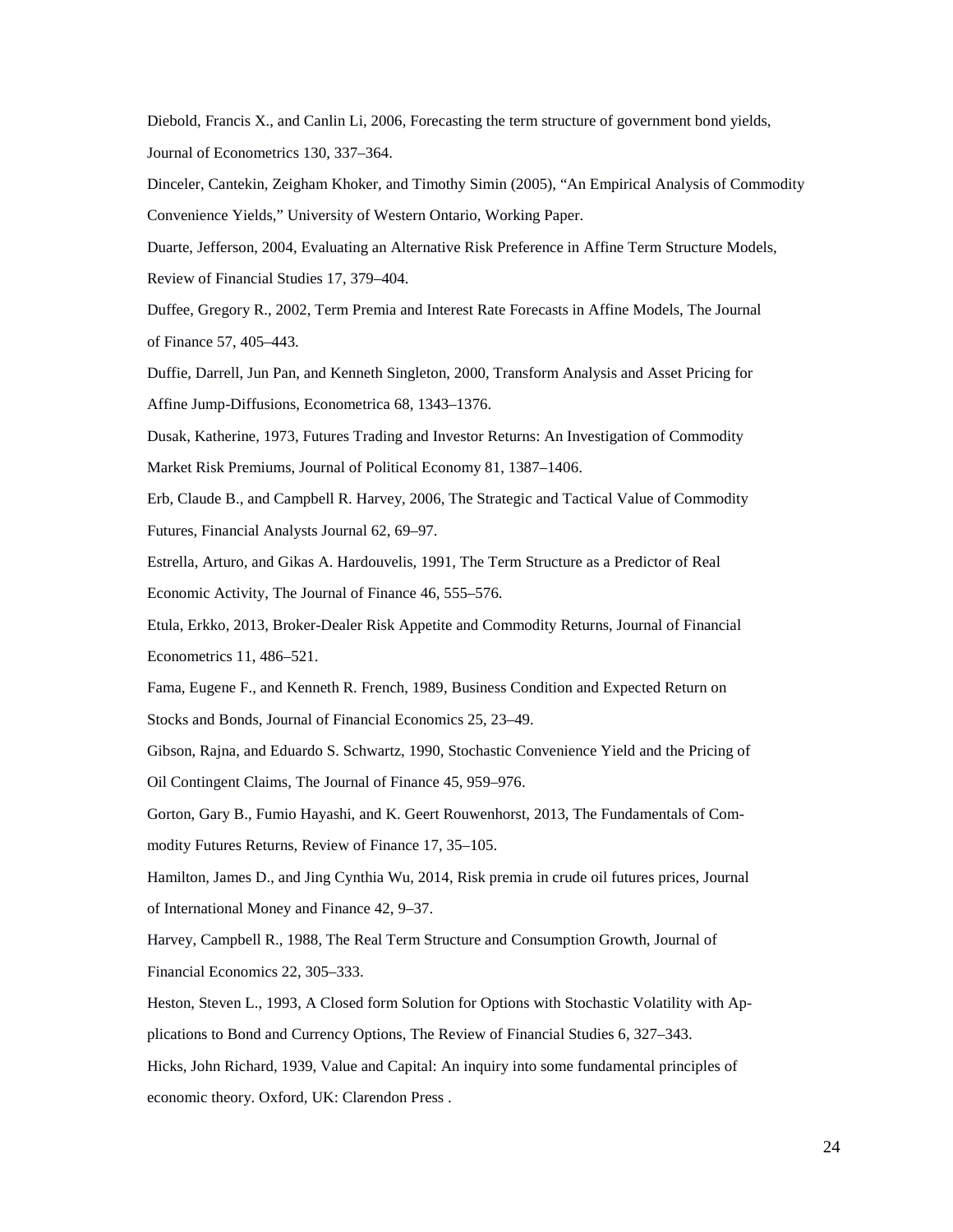Hong, Harrison, and Motohiro Yogo, 2012, What does futures market interest tell us about the macroeconomy and asset prices?, Journal of Financial Economics 105, 473–490.

Irwin, Scott H., and Dwight R. Sanders, 2011, Index Funds, Financialization, and Commodity Futures Markets, Applied Economic Perspectives and Policy 33, 1–31.

Khan, S., Z. Khokher, and T. Simin (2008), "Expected Commodity Futures Returns", Working Paper. Kaldor, Nicholas, 1939, Speculation and Economic Stability, The Review of Economic Studies 7, 1–27.

Kalman, Rudolf E., 1960, A New Approach to Linear Filtering and Prediction Problems, Journal of Basic Engineering 82, 35–45.

Kang, Wenjin, K. Geert Rouwenhorst, and Ke Tang, 2017, A Tale of Two Premiums: The Role of Hedgers and Speculators in Commodity Futures Markets, Working Paper.

Keim, Donald B., and Robert F. Stambaugh, 1986, Predicting returns in the stock and bond markets, Journal of Financial Economics 17, 357–390.

Keynes, John M., 1930, A Treatise on Money, Macmillan, London 2.

Kim, Don H., and Athanasios Orphanides, 2012, Term Structure Estimation with Survey Data on Interest Rate Forecasts, The Journal of Financial and Quantitative Analysis 47, 241–272.

Manoliu, Mihaela, and Stathis Tompaidis, 2002, Energy futures prices: term structure models with Kalman filter estimation, Applied Mathematical Finance 9, 21–43.

Melolinna, Marko, 2011, What Explains Risk Premiums in Crude Oil Futures, OPEC Energy Review 35, 287–307.

Pagano, Patrizio, and Massimiliano Pisani, 2009, Risk-adjusted forecasts of oil prices, B.E. Journal of Macroeconomics 9, 1–25.

Palazzo, Gerardo, and Stefano Nobili, 2010, Explaining and Forecasting Bond Risk Premiums, Financial Analysts Journal 66, 67–82.

Pashke, Raphael, and Marcel Prokopczuk, 2009, Integrating Multiple Commodities in a Model of Stochastic Price Dynamics, Journal of Energy Markets 2, 47–82.

Ready, Robert C., 2016, Oil Consumption, Economic Growth, and Oil Futures: The Impact of

Long-Run Oil Supply Uncertainty on Asset Prices, Working paper.

Sadorsky, Perry, 2002, Time-varying risk premiums in petroleum futures prices, Energy Economics 24, 539–556.

Schwartz, Eduardo, and James E. Smith, 2000, Short-Term Variations and Long-Term Dynamics in Commodity Prices, Management Science 46, 893–911.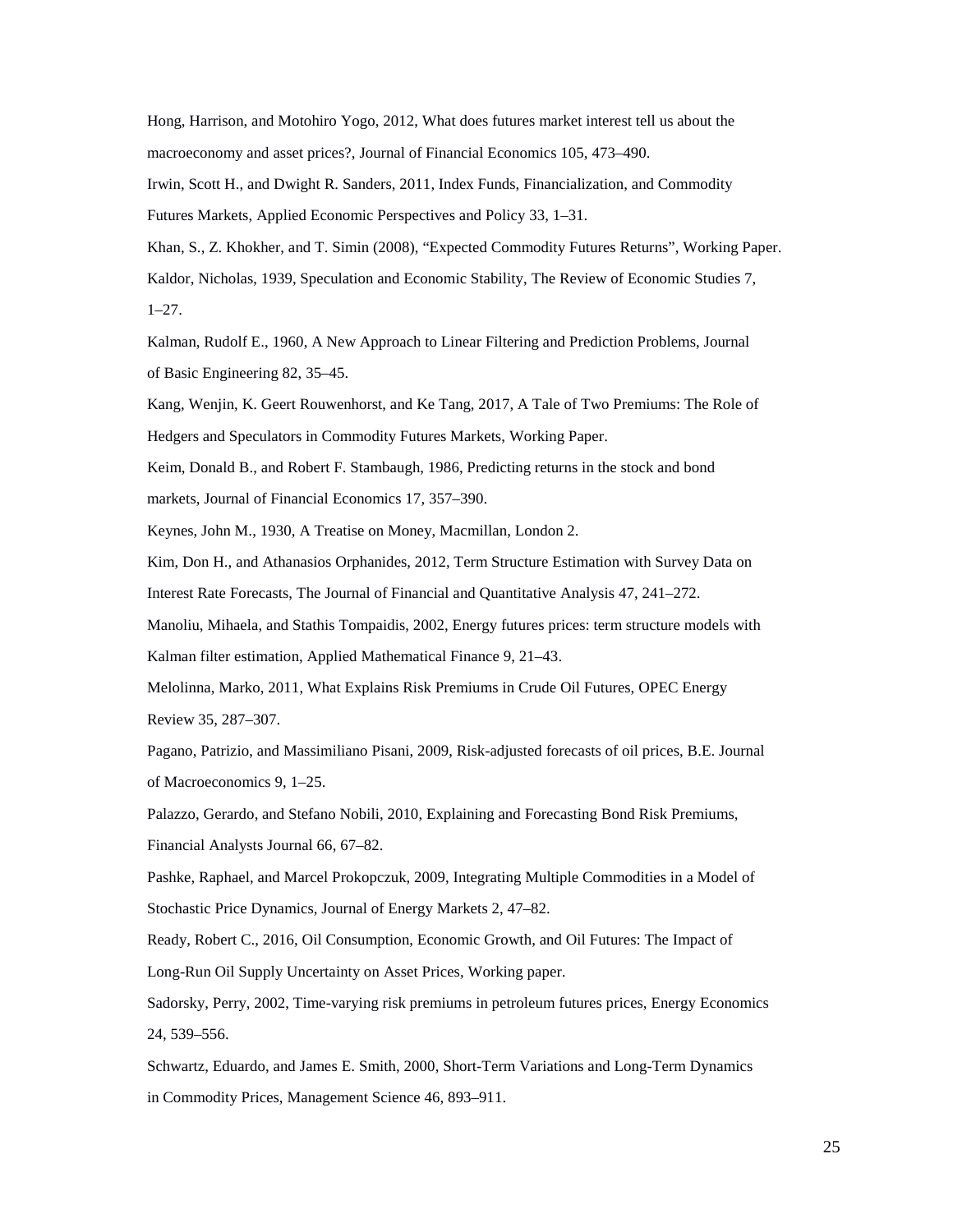Schwartz, Eduardo S., 1997, The Stochastic Behavior of Commodity Prices: Implications for Valuation and Hedging, The Journal of Finance 52, 923–973.

Singleton, Kenneth J., 2014, Investor Flows and the 2008 Boom/Bust in Oil Prices, Management Science 60, 300–318.

Stoll, Hans R., and Robert E. Whaley, 2010, Commodity Index Investing and Commodity Futures Prices, Journal of Applied Finance 1, 7–46.

Trolle, Anders B., and Eduardo S. Schwartz, 2009, Unspanned Stochastic Volatility and the Pricing of Commodity Derivatives, The Review of Financial Studies 22, 4423–4461.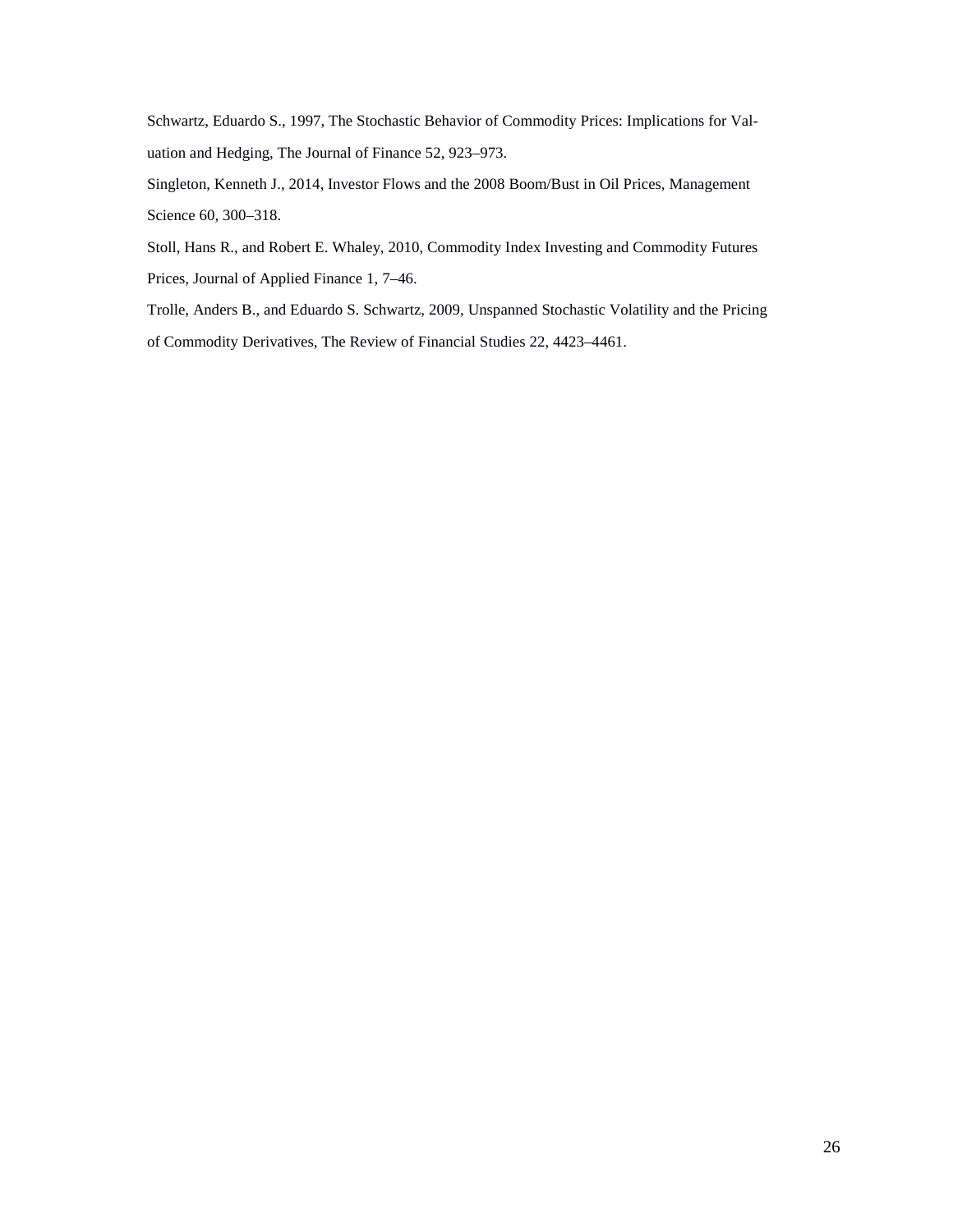Appendix 1. Rotation of Cortazar and Naranjo (2006)'s model into our's

Given the state space model of the form

$$
Y_t = 1'x_t
$$

$$
dx_t = (-Ax_t + b)dt + \Sigma dw_t
$$

where A and  $\Sigma$  are n×n diagonal matrices, b is a n×1 vector whose elements are zero excepting its first one and dw<sub>t</sub> is an n×1 vector of correlated Brownian motions such that dw<sub>t</sub>dw<sub>t</sub>=Θdt. The covariance matrix  $\Sigma \Theta \Sigma'$  is positive definite and therefore admits a Cholesky decomposition. Lets define the matrix M as

$$
M = \begin{bmatrix} 0 & \cdots & 0 & 1 \\ 0 & \cdots & 1 & 0 \\ \vdots & \ddots & \vdots & \vdots \\ 1 & \cdots & 0 & 0 \end{bmatrix}
$$

where  $M^{-1}=M$ , then the matrix  $M\Sigma \Theta \Sigma' M$  is still positive definite and still admits a Cholesky decomposition (L) so that

$$
M\Sigma\Theta\Sigma'M='
$$

then applying the transformation  $\xi_t = ML^{-1}Mx_t$  where  $ML^{-1}M$  is an upper triangular matrix

$$
Y_t = (\vec{\mathbf{1}}' M L M)(ML^{-1} M x_t) = h' \xi_t
$$
  

$$
d\xi_t = (-(ML^{-1} M A M L M)(ML^{-1} M x_t) + ML^{-1} M b) dt + ML^{-1} M \Sigma dw_t = (-\hat{A} \xi_t + \hat{b}) dt + dW_t
$$

where h is an n×1 vector,  $\hat{A}$  is an n×n upper triangular matrix whose first eigenvalue is zero,  $\hat{b}$  is an n×1 vector with zeros in all its entries excepting the first one and  $d\mathcal{W}_t$  is an n×1 vector of uncorrelated brownian motions. This formulation is the one used by Dai and Singleton (2000) modified to hold for a matrix A with one zero valued eigenvalue by adding the  $\hat{b}$  vector.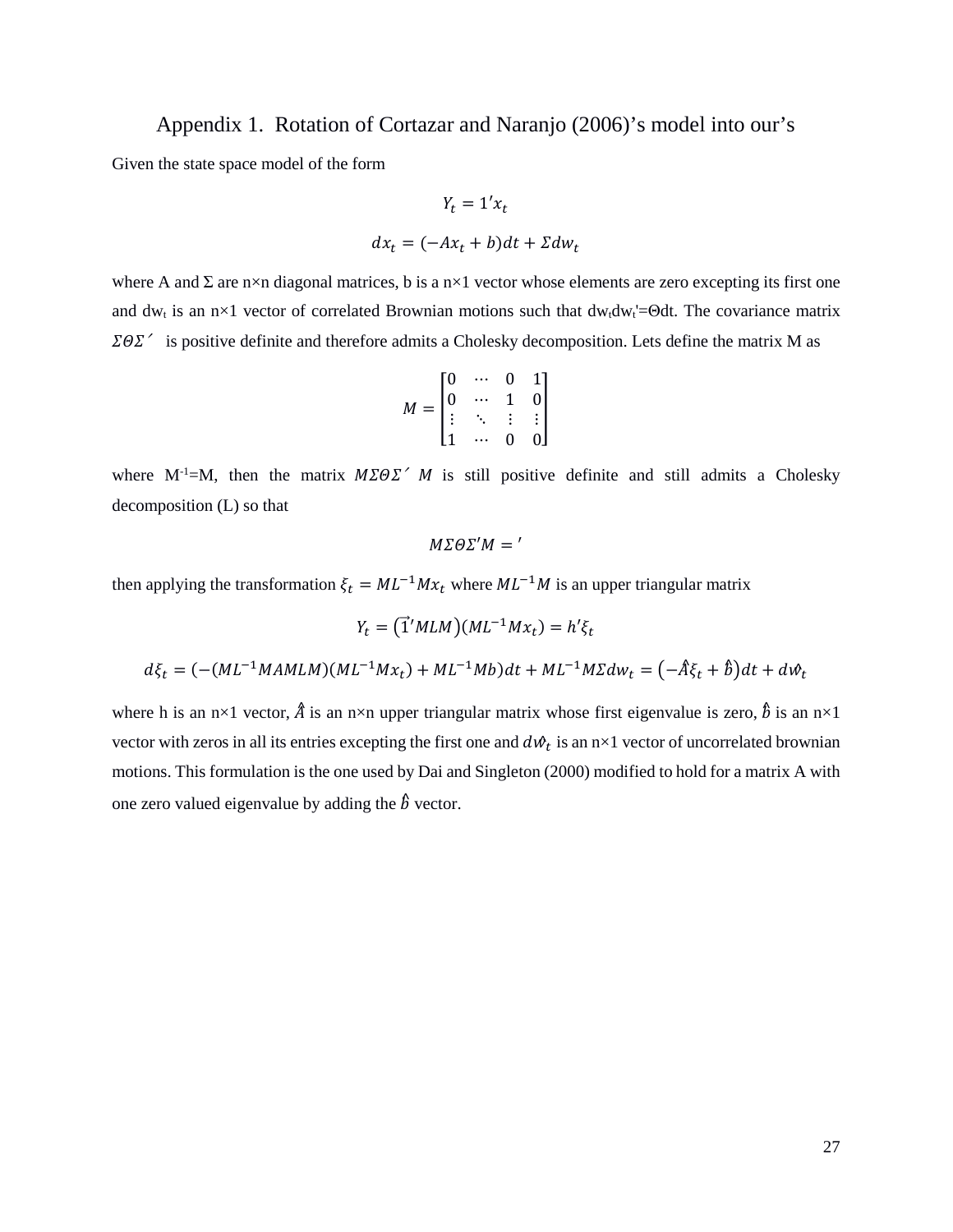# Appendix 2. Expected value and covariances of state variables

In this section we show how to get the expected value an covariances of the state variables of any model of the type

$$
dx_t = (-Ax_t + b)dt + \Sigma dw_t
$$

$$
dw_t dw_t' = \Theta dt
$$

Where dw are correlated brownian motions with a correlation matrix given by  $dw_t dw_t' = \theta dt$ . First, we define the following state space vector

$$
y_t = e^{At} x_t
$$

and applying Itos lema

$$
dy_t = e^{At} dx_t + Ae^{At}x_t dt
$$

$$
dy_t = e^{At} \left( (-Ax_t + b)dt + \Sigma dw_t \right) + Ae^{At}x_t dt
$$

$$
dy_t = e^{At} bdt + e^{At} \Sigma dw_t
$$

This last equation can be integrated as follows

$$
\int_{t}^{T} y_{s} = \int_{t}^{T} e^{As} b ds + \int_{t}^{T} e^{As} \Sigma dw_{s}
$$

$$
y_{T} - y_{t} = \left(\int_{t}^{T} e^{As} ds\right) b + \int_{t}^{T} e^{As} \Sigma dw_{s}
$$

$$
x_{T} = e^{-A(T-t)} x_{t} + e^{-AT} \left(\int_{t}^{T} e^{As} ds\right) b + e^{-AT} \int_{t}^{T} e^{As} \Sigma dw_{s}
$$

Now it is straight forward to obtain the expected value and the variance of the state space variables

$$
E_t(x_T) = e^{-A(T-t)}x_t + \left(\int_0^{T-t} e^{-A\tau} d\tau\right) b
$$

$$
Cov_t(x_T) = \int_0^{T-t} e^{-A\tau} \Sigma \Theta \Sigma'(e^{-A\tau})' d\tau
$$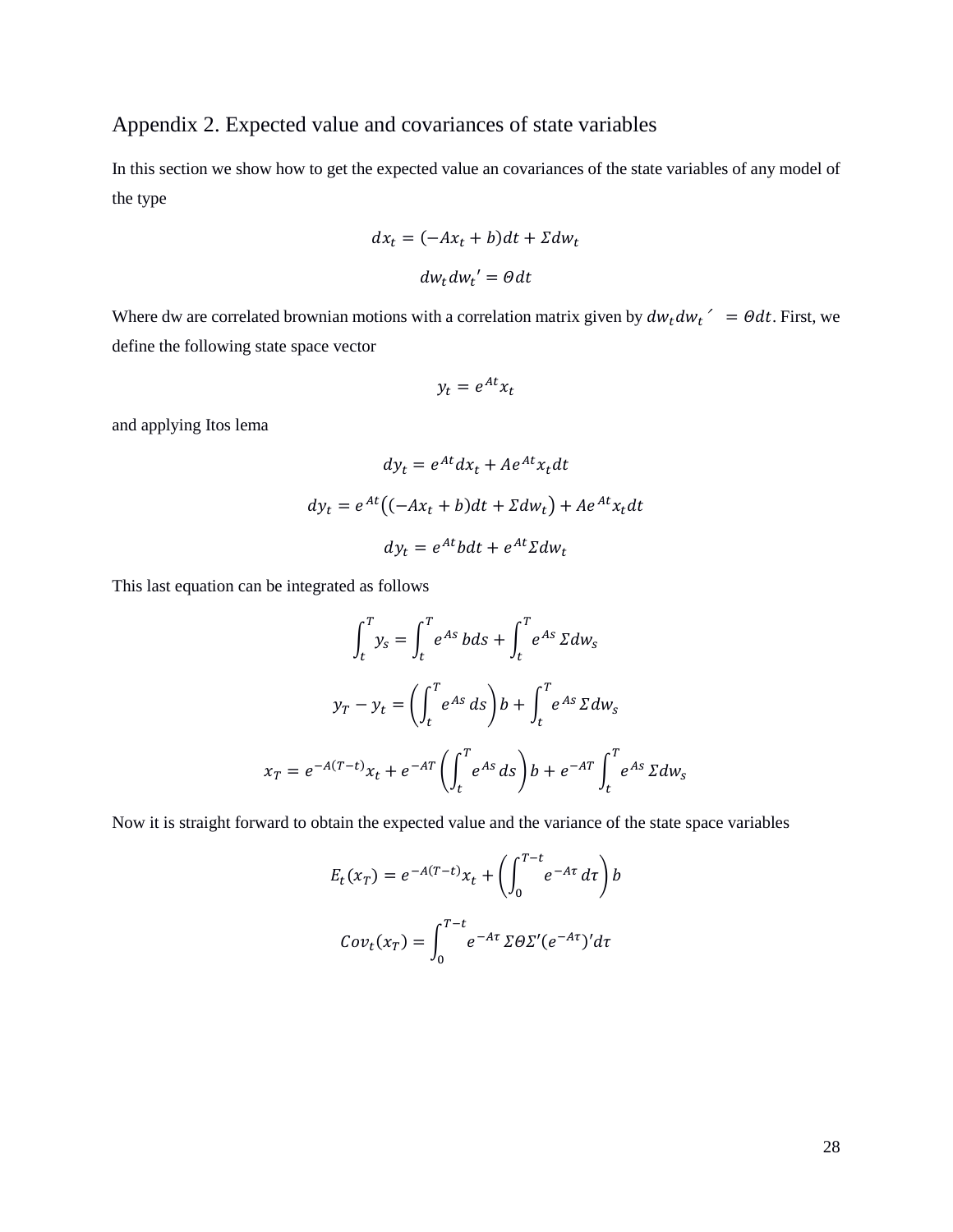## Appendix 3. Method to avoid numerical integration

To get the expected values and covariances of the state variables as shown in Appendix 2 numerical integration seems to be necessary. Nevertheless, there is an alternative method shown by Pashke and Prokopczuk (2009) which does not need numerical integration, but uses eigenvalues and eigenvectors of some matrices.

To solve for the expected value of the state variables of equatio[n 13](#page-7-0) first we decompose  $A = UVU^{-1}$  where V is a matrix containing all A's eigenvalues in its diagonal and U is a matrix containing all its eigenvectors. It can be shown that  $e^{-A\tau} = Ue^{-V\tau}U^{-1}$ , where  $e^{V(T-t)}$  is a diagonal matrix with  $e^{v_i(T-t)}$  (where  $v_i$  is the *i*-th eigenvalue of matrix A) in its *i*-th position. It can be shown that,

$$
\int_0^{T-t} e^{-V\tau} d\tau = \begin{bmatrix} \frac{1 - e^{v_1(T-t)}}{v_1} & \cdots & 0 \\ \vdots & \ddots & \vdots \\ 0 & \cdots & \frac{1 - e^{v_n(T-t)}}{v_n} \end{bmatrix} = \phi
$$

thus the expected value of the state variables can be written as

$$
E_t(x_T) = U e^{V(T-t)} U^{-1} x_t + U \phi U^{-1} b
$$

The variance shown in equation [14](#page-7-1) can be calculated using the same properties as the expected value, so that

$$
Cov_t(x_T) = U \int_0^{T-t} e^{-V\tau} U^{-1} U'^{-1} (e^{-V\tau})' d\tau U' = UHU'
$$

where H represents the integral just for ease of notation. As  $e^{-V\tau}$  is a diagonal matrix containing  $e^{-v_i\tau}$  in each of its diagonal elements, a closed form solution for the integral H can be obtained element-wise. To obtain the element in the *i*-th row and the *j*-th column of the matrix the next expression has to be evaluated

$$
H_{i,j} = \int_0^{T-t} e^{-v_i \tau} \left[ U^{-1} U'^{-1} \right]_{ij} e^{-v_j \tau} d\tau = \left[ U^{-1} U'^{-1} \right]_{ij} \int_0^{T-t} e^{-(v_i + v_j) \tau} d\tau
$$

$$
= \left[ U^{-1} U'^{-1} \right]_{ij} \frac{1 - e^{-(v_i + v_j)(T-t)}}{v_i + v_j}
$$